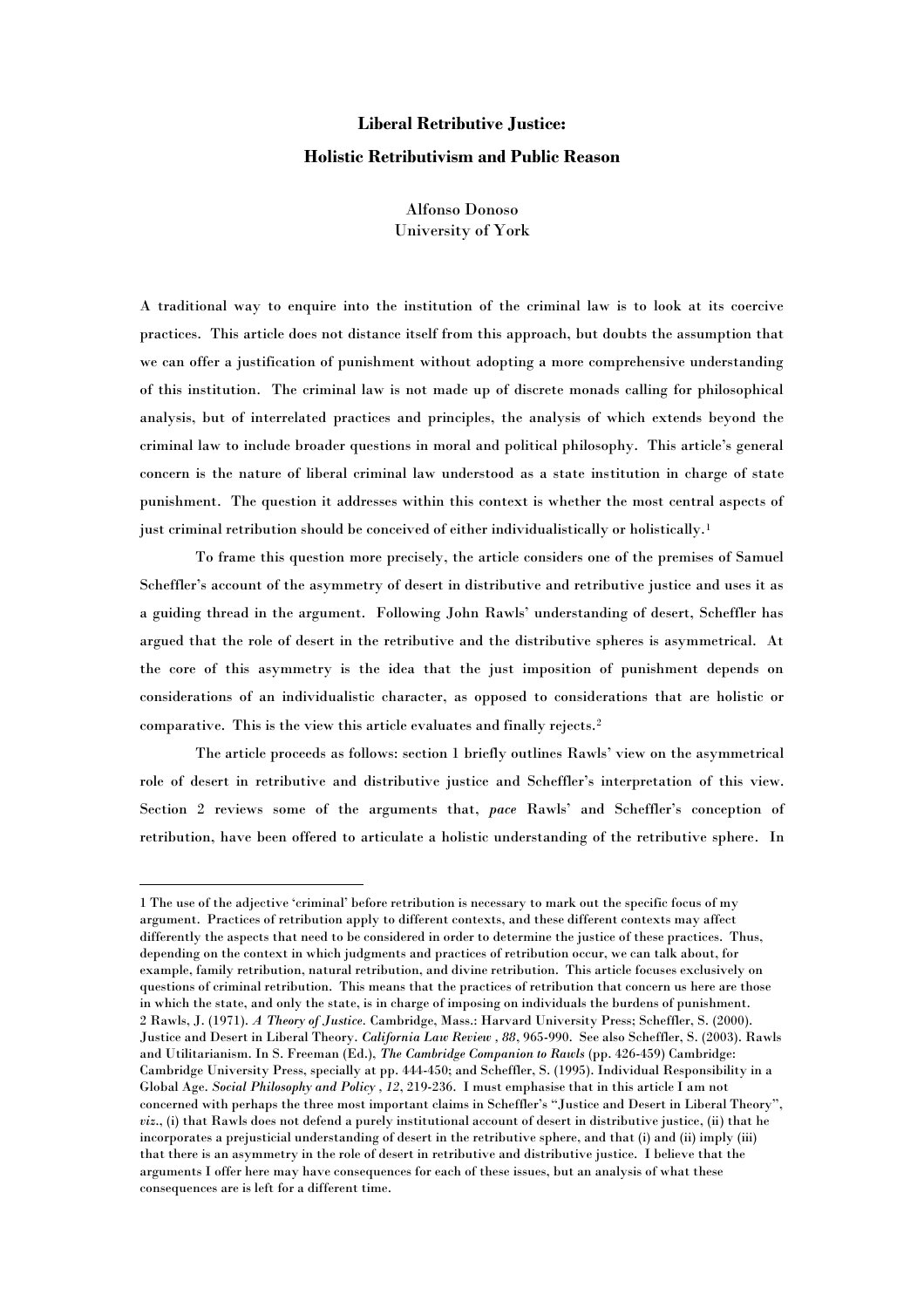order to accommodate the challenges that these ideas represent for the individualistic approach, in section 3 I suggest a revision of the individualistic account of retribution. In section 4, I argue that in spite of responding successfully to these challenges, the revised version of individualistic retributivism does not succeed and that a holistic account of the retributive sphere is required. Section 5 articulates and defends my account of holistic retributivism in terms of the ideal of public reason. Finally, section 6 offers some further clarifications and responds to some criticisms this account may attract. The article concludes that a liberal theory of retributive justice must be consistent with a holistic account of the retributive sphere.

#### **1. The Asymmetry of Desert and Individualistic Retributivism**

In interpreting John Rawls" account of moral desert,<sup>3</sup> Samuel Scheffler has developed the argument that the asymmetry of desert – the claim that desert plays asymmetrical roles in retributive and distributive justice – results from the different types of considerations at work in these two spheres of justice. Both in retribution and distribution, justice is about giving an individual his or her due, but what is due to individuals in each of these spheres is determined differently. While distributive justice "always depends – directly or indirectly – on the justice of the larger distribution of benefits in society", in retributive justice the question is rather whether "society can ever be justified in imposing the special burden of punishment on a particular human being".<sup>4</sup>

According to this position, comparative considerations are central to justice in distribution.<sup>5</sup> The just allocation of benefits and burdens to an individual is (importantly) a function of the overall allocation of benefits and burdens throughout society. Put differently, distributive justice – what is due to individuals in the distributive context – cannot be pursued by focusing on individuals as separate and independent entities. This is to say that, in this sphere, justice hinges on considerations that have a holistic character, which supposes that people"s contributions in the distributive context are mutually dependent. This mutual dependence, at the basis of holistic distributive justice, means at least three things: "that each person"s capacity to contribute depends on the contributions of others"; that "the economic value of people's talents is socially determined"; and "that virtually any decision to assign economic benefits to one person or class has economic implications for other persons and classes".<sup>6</sup>

Some of those who believe that there are good reasons to support this view and its consequences in distribution also believe that the state has good reasons – as a matter of retributive justice – to punish wrongdoers according to considerations that underline the separateness of individuals. For example, when an individual commits a criminal wrong, his comparatively

<sup>3</sup> Rawls account is in this respect influenced by Joel Feinberg"s "Justice and Personal Desert" reprinted in Feinberg, J. (ed.) (1970) *Doing and Deserving*. Princeton: Princeton University Press.

<sup>4</sup> Scheffler 2000, pp.984, 986.

<sup>5</sup> For an account of comparative and noncomparative justice see Feinberg, J. (1974). Noncomparative Justice. *The Philosophical Review*, 83 (3), 297-338.

<sup>6</sup> Scheffler 2000, p.985.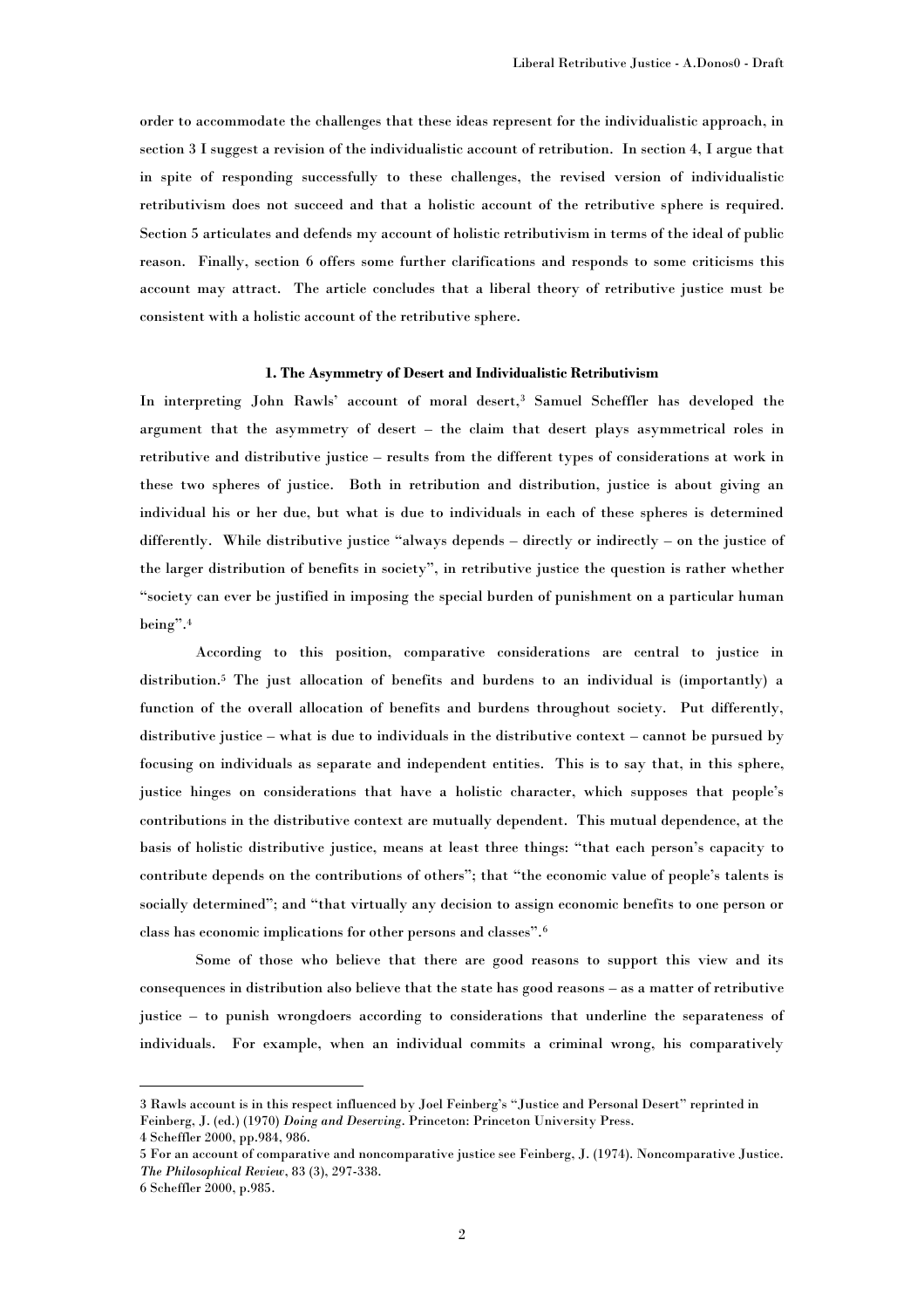disadvantageous background is not relevant in determining just treatment in retribution. Generally, to serve justice in this context we only need to focus on the individual"s wrongful action and state of mind at the moment of his wrongful action (and perhaps at the moment of his trial, sentencing and punishment).<sup>7</sup> Considerations other than what is due to him for his wrongful action (independently of what is due to others) are beyond the point of retributive justice. On this view, justice in retribution does not depend on holistic considerations but only on individualistic ones.

What grounds the asymmetry of the role of desert is the idea that the justificatory bases for claims of just distribution, on the one hand, and claims of desert, on the other, are different in a crucial respect. "[T]he basis for a claim of personal desert", Scheffler contends, "must be *individualistic*".<sup>8</sup> This means that at the basis of a desert claim there must always be a fact that refers to, and only to, the subject of that claim.<sup>9</sup> Thus, on this view, an individual deserves to be punished simply because he acted in a way prohibited by the criminal law (provided that he acted without justification or excuse). This is all that matters for holding the claim that he deserves to be punished; and this explains why, despite his comparatively disadvantageous social background, he deserves the same treatment for a similar wrongdoing as someone with a comparatively advantageous social background. By contrast, desert claims do not match the more complex calculation required for the allocation of benefits characteristic of the distributive sphere. Unlike justice in retribution, distributive justice is not about finding a fact in the agent (so to speak) that justifies the allocation to her of benefits or burdens, which is why it is inadequate to say that someone with an advantageous background deserves the distributive advantages of her social background. Unlike desert claims, claims of distributive justice are based on non-individualistic analyses of the distributive demands and contributions of different individuals throughout society.

Scheffler reaches these conclusions by interpreting John Rawls" account of desert and its role in the justification of principles of distribution and retribution. At the end of §48 of *A Theory of Justice*, Rawls argues that "[t]o think of distributive and retributive justice as converses of one another is completely misleading and suggests a different justification for distributive shares than the one they in fact have".<sup>10</sup> We should not think, Rawls says, that the arrangements in distributive justice are the opposite, "so to speak, of the criminal law, so that just as the one punishes certain offenses, the other rewards moral worth".<sup>11</sup> For Rawls, what matters in justice as fairness is not how natural endowments, traits of character, or social positions are distributed, but how institutions deal with these distributions. In other words, distributive justice depends on how institutions constrain their principles of distribution according to principles of justice. Central to these principles is the idea that the benefits one may legitimately expect from the allocation of distributive goods are not the result of one"s moral worth or natural skills, but of just institutional

<sup>7</sup> For an account of the importance for justice of the state of mind of the offender at the time of her wrongful action, trial, sentencing and punishment, see Duff, A. (1986). *Trials and Punishments.* Cambridge: Cambridge University Press.

<sup>8</sup> Scheffler 2000, p.983. Scheffler follows Joel Feinberg"s account of desert on this point (see Feinberg 1970). 9 See Scheffler 2000, p.984.

<sup>10</sup> Rawls 1971, p.315.

<sup>11</sup> Rawls 1971, p.315.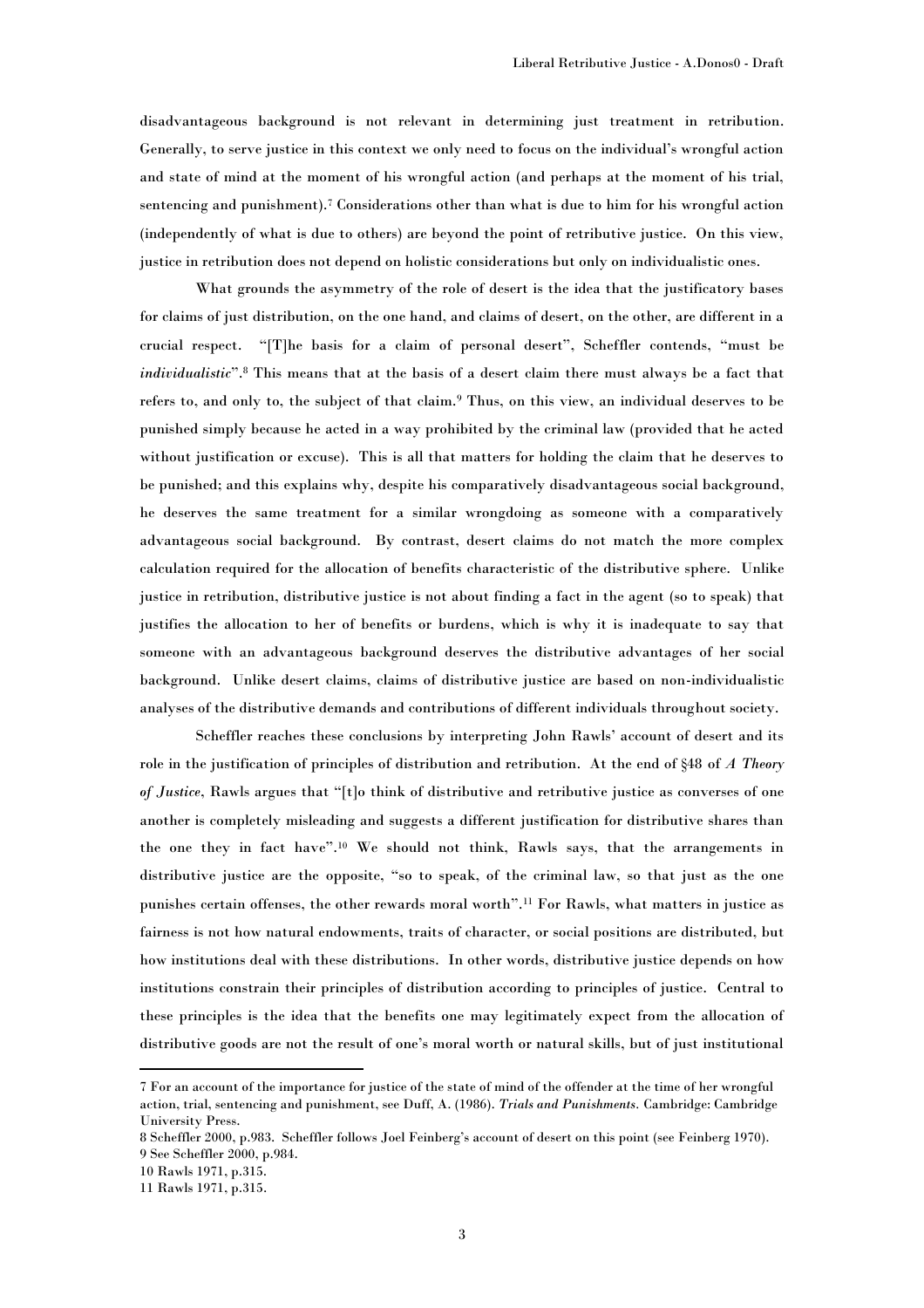arrangements determined independently of morally arbitrary factors. By contrast, what matters in retributive justice is independent of institutions and the way they allocate burdens – or so Rawls argues: "This is because the purpose of the criminal law is to uphold basic natural duties, those which forbid us to injure other persons in their life and limb, or to deprive them of their liberty and property, and punishments are to serve this end". <sup>12</sup> Unlike distributive justice, retributive justice hinges on basic natural duties – pre-institutional principles and constraints – that provide the fundamental guidance for the functioning of retributive institutions.

All this is to suggest that distributive justice bears a strong link to social circumstances and contextual analysis, which connects with the idea that distributive justice is holistic. As Rawls puts it, "the justice of any assignment of economic benefits to a particular individual always depends – directly or indirectly – on the justice of the larger distribution of benefits in society".<sup>13</sup> By contrast, the individualistic retributivist holds that social considerations do not play such a central role in determining the retributive burdens an individual is to endure; instead, these burdens are defined by reference to pre-institutional, non-holistic, and non-comparative considerations. This is the claim held by the individualistic retributivist that I test in the following sections.

## **2. Holistic Retributivism**

Some of the authors who oppose the asymmetrical function of desert have challenged the individualistic conception of retribution and have advanced substantive arguments in support of a holistic understanding of this sphere of justice. Let us consider three of these arguments.<sup>14</sup>

Matt Matravers has argued that retributive justice is holistic to the extent that the hard treatment offenders deserve is "a complex matter determined in part by what is decided to be just overall and thus, within that overall system, to what level of hard treatment the individual offender is entitled (where entitlement is a holistic idea)".<sup>15</sup> In other words, there is not a fixed and prejusticially determined amount of hard treatment deserved by the offender to be administered by the criminal law. This mirrors the distributive sphere, where "there is no prejusticially given distributive share deserved by the intelligent and able that is the job of our system of distributive justice to hand out".<sup>16</sup> In a Rawlsian spirit, what follows from this is that in order to share one another"s fate we must also think "about the impact of social structures on those who might fall

<sup>12</sup> Rawls 1971, p.314.

<sup>13</sup> Scheffler 2000, p.984.

<sup>14</sup> Other important challenges to this asymmetry have been offered by: Moriarty, J. (2003). Against the Asymmetry of Desert. *Nous* , 518-536. Mills, E. (2004). Scheffler on Rawls, Justice, and Desert. *Law and Philosophy* , 261-272. Smilansky, S. (2006). Control, Desert and the Difference between Distributive and Retributive Justice. *Philosophical Studies , 131* (3), 511-524. My analysis does not include these critiques because, unlike the authors I consider in this section, Moriarty, Mills and Smilansky endorse some version of individualistic retributivism.

<sup>15</sup> Matravers, M. (2011). Mad, Bad, or Faulty? Desert in Distributive and Retributive Justice. In C. Knight, & Z. Stemplowska (Eds.), *Responsibility and Distributive Justice* (Forthcoming ed., pp. 114-144). Oxford: Oxford University Press, at p.139. For the distinction between desert and entitlement see Feinberg 1970. 16 Matravers 2011, p.142.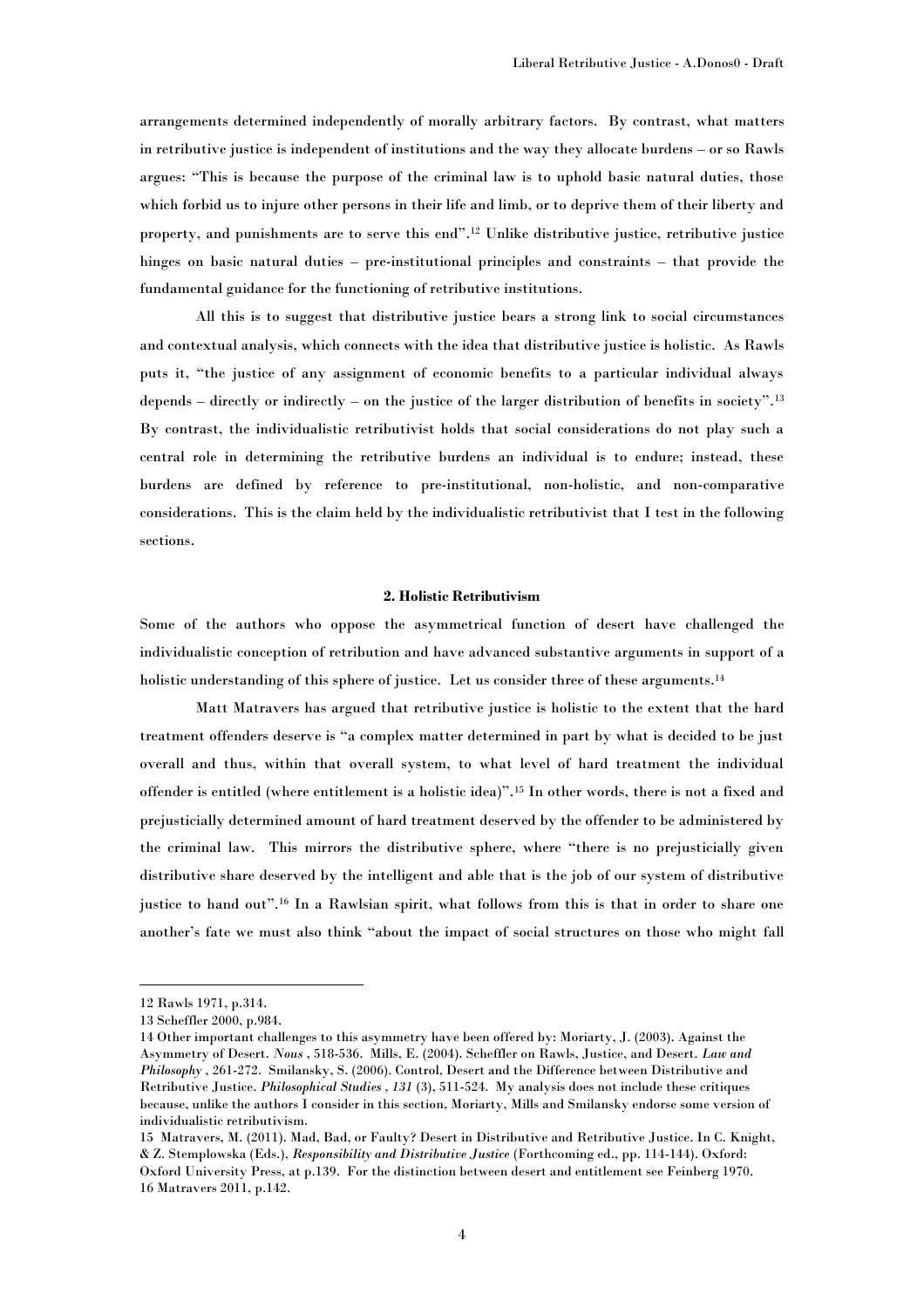foul of the criminal law".<sup>17</sup> In this respect, Matravers" central point is that – as fairness demands of us in the distributive sphere – justice requires that we look at the structures of institutions and minimise the disadvantageous effects that these structures have on those who are subject to their coercive power. These are holistic demands without which justice cannot be served.

Another theorist who has conceived of retributive justice in holistic terms is Thomas Hurka.<sup>18</sup> He has advanced the argument that, *pace* Scheffler, desert is not only individualistic but also holistic and, therefore, is similarly relevant to both retributive and distributive justice.<sup>19</sup> Hurka argues that a complete theory of retributive justice requires a holistic principle that derives from the concern that the criminal law should treat citizens equally. This principle, in turn, has at least two different practical implications. First, principles of sentencing demand not only that like cases be treated alike, "but also that unlike cases be treated in an appropriately unlike way".<sup>20</sup> Since there is no exact optimal punishment for a given crime, holistic considerations – comparative considerations about the appropriate sentences for both similar and different offences – provide the support required for the equal treatment of offenders. A second implication of this principle relates to the support it gives to the levelling down of those sentences that are judged to be arbitrary or discriminatory.<sup>21</sup> To determine whether or not a given sentence is arbitrary and in need of reform we must take into account diachronic, and therefore holistic, patterns of sentencing (e.g., in order to determine whether there is racial bias against blacks in death penalty sentences we need to consider comparative patterns of death penalty sentences that include blacks and non-blacks). These practical implications, in the end, illustrate the dual character of desert and mean that an argument for the separation of the retributive and the distributive spheres in terms of desert is yet to be found.

Finally, let us consider Douglas Husak's response to Scheffler's article.<sup>22</sup> Husak advances a case for the holistic character of retributive justice by arguing that the retributive sphere "can appear nonholistic only if we artificially narrow our conception of the nature of "the problem of retributive justice"".<sup>23</sup> The way in which we adequately account for retributive justice is, Husak believes, by asking not only whether a person deserves punishment (an individualistic question), but also whether a person should actually be given what he deserves (a holistic question). This means that, "[a]t some point, the justification of punishment must appeal to many of the same

<sup>17</sup> Matravers 2011, p.142.

<sup>18</sup> Hurka, T. (2003). Desert: Individualistic and Holistic. In S. Olsaretti (Ed.), *Desert and Justice* (pp. 45-68). Oxford: Clarendon.

<sup>19</sup> However, he makes the precision that the most plausible theory of distributive desert is more holistic than the most plausible theories of retributive desert.

<sup>20</sup> Hurka 2003, p.54.

<sup>21</sup> What explains the priority of levelling down as opposed to levelling up sentences is the optimality structure of the individualistic dimension of desert combined with a condition of proportionality (see Hurka 2003, p.46). In conjunction, optimality and proportionality suppose that receiving an extra amount *n* of punishment from the optimal is worse than receiving an *n* amount less. This support for levelling down sentences does not imply that Hurka"s position works as an argument for abolitionism because, at some point, the holistic gain from levelling down is outweighed by the absence (or lack of sufficient severity) of punishment. For a complete argument see Hurka 2003, pp.46-49, 55-57.

<sup>22</sup> Husak, D. (2000). Holistic Retributivism. *California Law Review , 88* (3), 991-1000. 23 Husak 2ooo, p.993.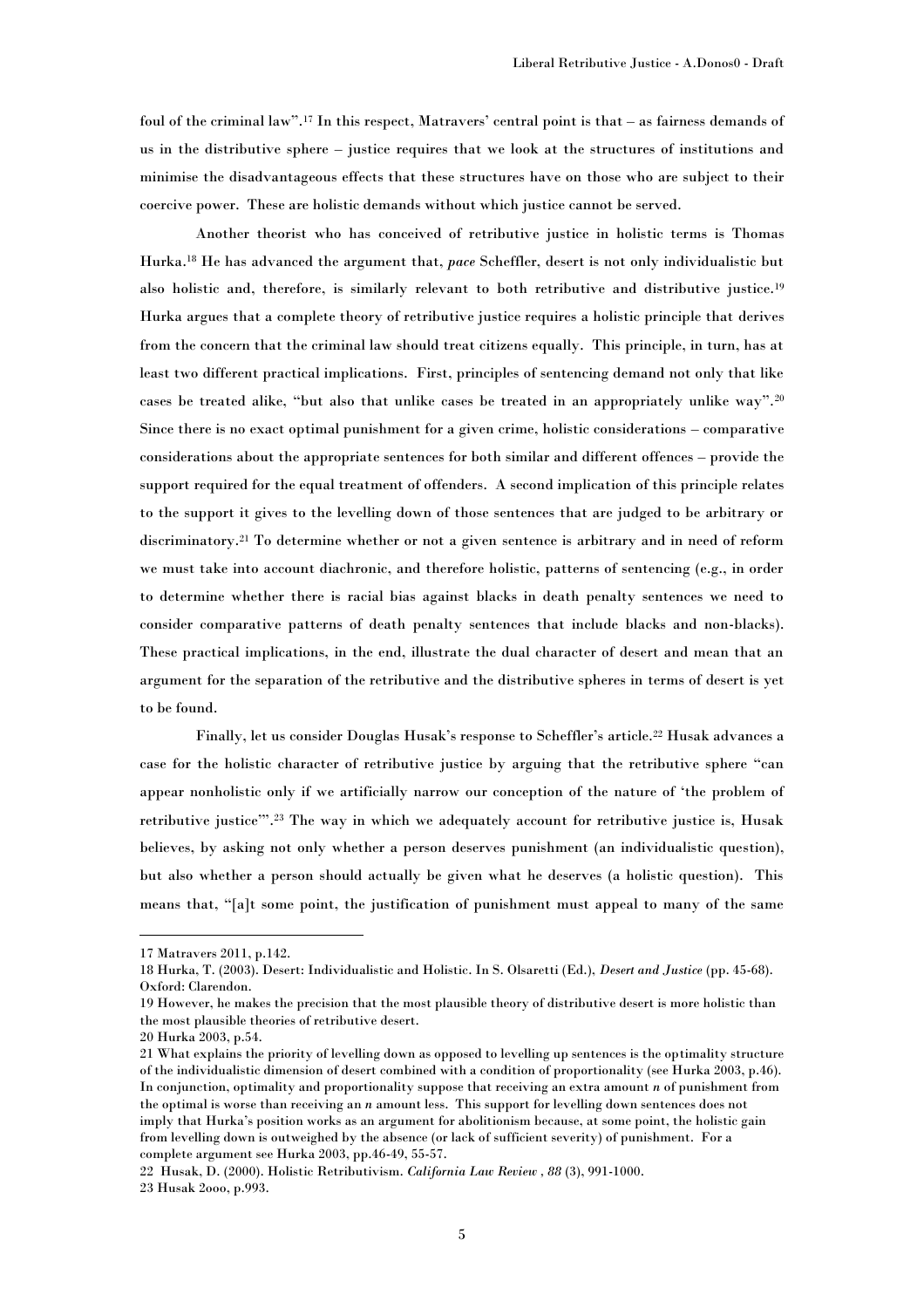kinds of social considerations that lead Scheffler to describe distributive justice as holistic".<sup>24</sup> To ground this claim, Husak draws our attention to different drawbacks that must be considered before the practice of punishment is justified. These shortcomings – reasons that play against the existence of the institution of punishment – are the enormous cost of the institutions required to treat people according to their negative desert; the susceptibility to error of this institution; and the risk of the abuse of authority.

Husak thinks that for punishment and the criminal law to be justified, we need a good that overrides these serious drawbacks, and this good surely must encompass broader (and holistic) considerations such as social justice. In order to determine the justifiability of the criminal law, we need "nothing less than a comprehensive theory of the state, complete with weights attached to each of its several functions. The need for such a theory in the task of justifying the institution of punishment seems to [Husak] to demonstrate that retributive justice is holistic".<sup>25</sup> I think this must be right. On the one hand, the existence of an institution whose benefits do not outweigh its cost is surely a strong consideration against the existence of that institution. On the other hand, the costs and benefits of the criminal law are to be calculated holistically, mainly because the criminal law is an institution whose practices impact heavily on the whole structure of society.

Although Scheffler acknowledges Husak"s considerations, he dismisses his reply on grounds that Husak misunderstands his article"s main concern. In a footnote, Scheffler makes the important clarification that "the question [he is] concerned with here is not the question of society"s all things considered justification for establishing institutions of punishment. It is rather *the question whether and when society's punishment of an individual is compatible with just treatment of that individual*".<sup>26</sup> This is an important precision that suggests that Scheffler's concern for retributive justice is of a specific nature. His analysis is narrower in scope than Husak"s, and concentrates on a specific, and crucial, aspect of the whole institution of retributive justice. This is what I call the question of retribution, which shall concern us in the rest of this article. In his response to Husak, Scheffler correctly separates the question of retribution from questions about the social justification of retributive justice, and although Husak does provide insight into the latter issue, his arguments do not target what Scheffler takes to be, correctly, a central point about retribution.

Having established more precisely the question that concerns us here, let us now return to the two defences of holistic retributivism mentioned above. Since Matravers' and Hurka's arguments are different from Husak"s, we may expect them to fare better (or at least differently) when facing the question of retribution. Recall that for Matravers there are no "celestial mechanics" that determine the level of hard treatment that an individual deserves for her wrongdoings. For him, a fair level of hard treatment is something to be decided in terms of individuals" entitlements, which, in turn, depends on institutional considerations of a holistic

<sup>24</sup> Husak 2000, p.995.

<sup>25</sup> Husak 2000, p.999.

<sup>26</sup> Scheffler 2000, p. 987 fn.73. My emphasis.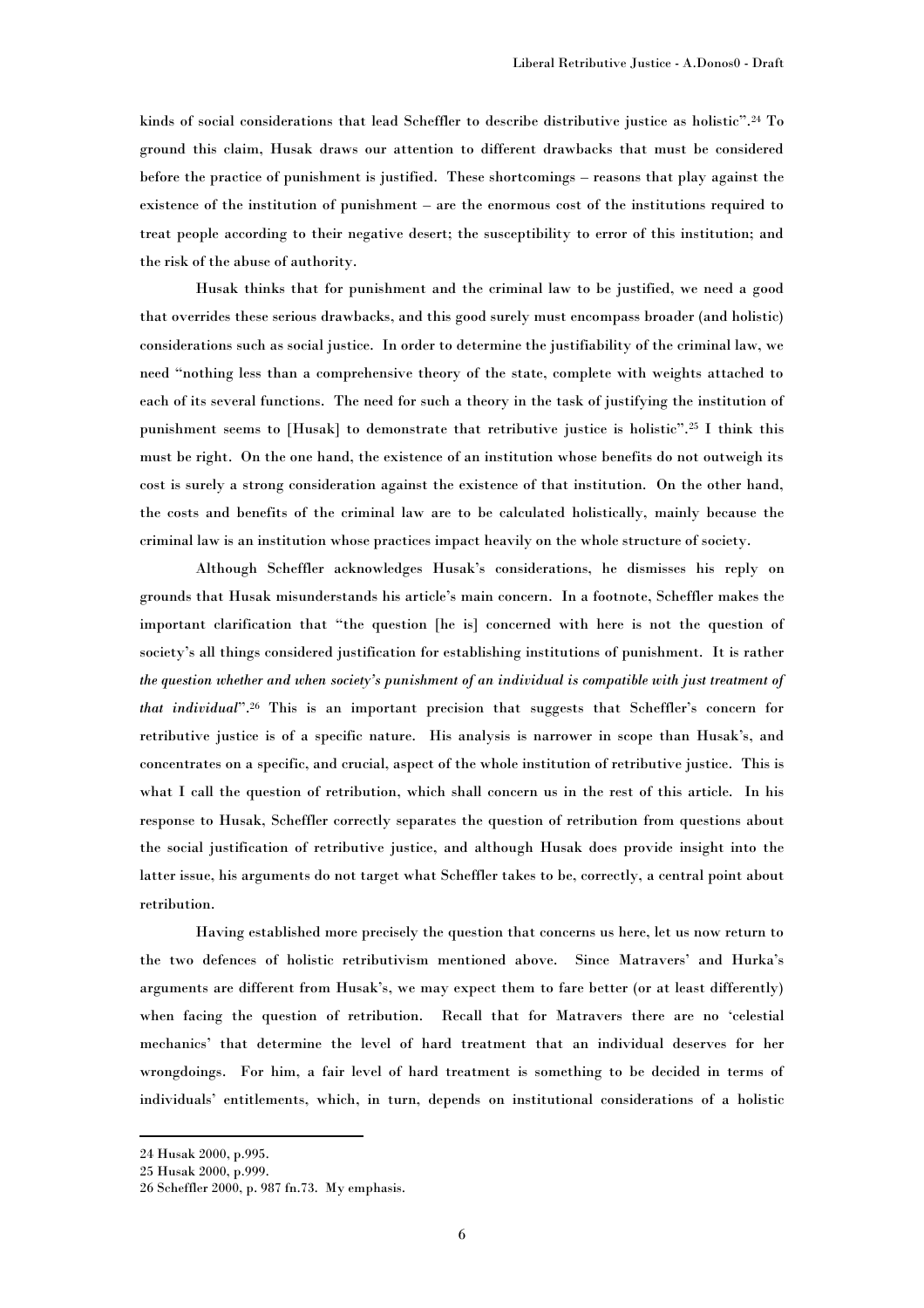character. Similarly, Hurka points out that in the absence of prefixed principles of proportionality in sentencing, central aspects of the principle of equality before the law can be maintained only by reference to the comparison of patterns of punishment meted out to offenders committing similar (and different) penal wrongs. All of these are holistic considerations that focus on an aspect of retributive justice that is different from the concerns of Husak"s analysis above. In effect, both Hurka and Matravers make related points about the non-individualistic character of retributive justice that seem to undermine Scheffler"s individualistic characterisation of the question of retribution. *Pace* individualistic retributivism, "we cannot know conclusively whether a given punishment for a person is just unless we know how other people are being punished".<sup>27</sup>

Should we then accept Matravers" and Hurka"s responses as genuine answers to Scheffler"s question of retribution? In my judgement, their views do represent a response to the question of whether and when society"s punishment of an individual is compatible with just treatment of that individual. In the retributive sphere we can make justice and the imposition of punishment compatible only if through complex holistic considerations we compare different sentences and establish how much hard treatment a wrongdoer deserves. These are conclusions that cannot be denied and that challenge an individualistic treatment of the question of retribution.

## **3. Individualistic Retributivism Revisited**

Despite these conclusions, I believe that an individualistic retributivist would still have a reply available to resist the holistic character of retribution.<sup>28</sup> He could argue that even though both Hurka and Matravers have a point, their analyses do not respond to the more fundamental question of retribution. The individualistic retributivist could say that the question that ultimately grants the non-holistic character of retributive justice is not a question of amount and/or general proportionality of retribution but a question of liability; not a question of how much hard treatment should be inflicted upon an individual *A*, but a question of whether hard treatment should be inflicted upon *A* at all. 29

<sup>27</sup> Hurka 2003, p.67. Eugene Mills suggests something similar when he says that "the individualism of retributive justice is perfectly compatible with the view that the justice of any punishment meted out to a particular individual always depends – directly or indirectly – on the justice of the larger patterns of punishment in society" (Mills 2003, p.266f).

<sup>28</sup> More precisely, to resist a holistic answer to the question of retribution.

<sup>29</sup> This distinction between the question of amount and the question of liability follows H.L.A Hart"s famous argument in "Prolegomenon to the Principles of Punishment" in Hart, H.L.A. (2008). *Punishment and Responsibility* (2nd ed.). Oxford: Oxford University Press. It is worth noting that this amendment of individualistic retributivism would also serve as a response to an argument advanced by David Miller. See Miller, D. (2003). Comparative and Noncomparative Desert. In S. Olsaretti (Ed.), *Desert and Justice* (pp. 25- 44). Oxford: Clarendon. To defend the holistic character of retributive justice, Miller distinguishes between types of punishment and amount of punishment. In answering the question of whether the type and amount of punishment that an individual deserves depend on what others have received for similar or different crimes, Miller concludes that what individuals deserve in retributive justice involves both comparative and noncomparative elements. However, Miller"s answer addresses only part of a complete story of retributive justice. There is still another, prior and more fundamental, question that needs to be answered in order to ground the holistic character of the retributive sphere, that is, the question of retribution: whether punishment of an individual *A* is compatible with just treatment of *A*. Because this question is independent of both whether *A* deserves punishment *P* (a type of punishment) and whether *A* deserves punishment of magnitude *m* (an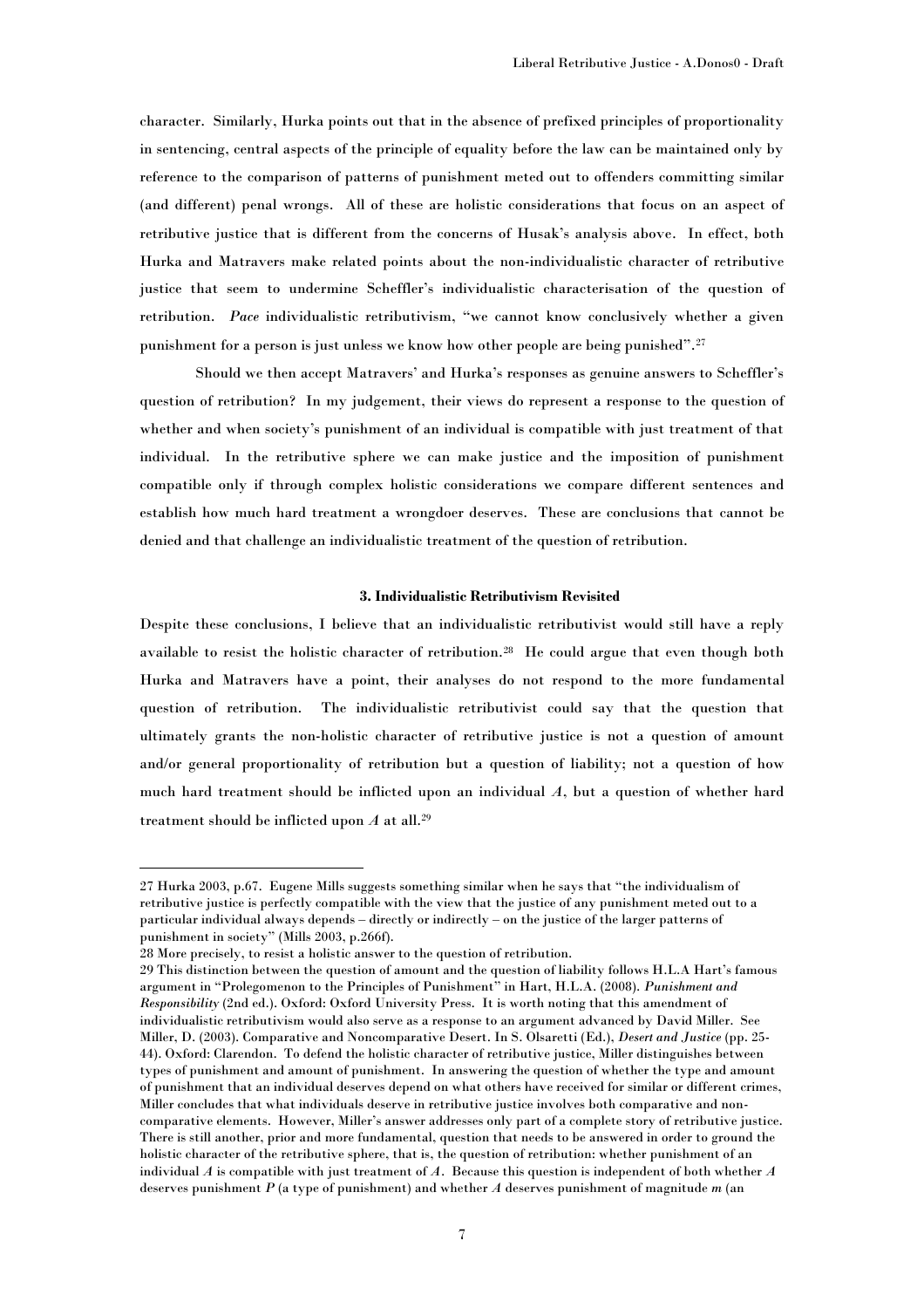With additional precisions and clarifications, I believe the reformulation of Scheffler"s question of retribution can neutralise Hurka"s and Matravers" arguments for a holistic answer to the question of retribution. It suffices to say here that, to support his position, the individualistic retributivist would have to rearticulate part of his account of retribution and specify that he is not talking about the question of retribution *simpliciter*, but about an aspect of this question, namely, the question of liability. Indeed, this question is perhaps one of the most central aspects of any theory of retributive justice, and to focus on this aspect is certainly a plausible way to both distinguish retribution from distribution on grounds of desert and characterise justice in retribution individualistically.

This defence of the individualistic character of retribution well suits Rawls" own account. As we saw above, Rawls believes that the purpose of the criminal law is to uphold natural duties, the violation of which makes an individual liable to punishment. Thus, following the revised question of retribution, we could rearticulate Rawls" account in the following two theses: (I) Punishment of an individual *A* is just only if *A* has violated a natural duty and punishment is inflicted because  $A$  has violated that duty (the natural duties thesis). Additionally, Rawls contends that the propensity to violate these duties "is a mark of bad character, and in a just society legal punishments will only fall upon those who display these faults".<sup>30</sup> This is the second thesis (II): *A*"s propensity to violate natural duties is a mark of *A*"s bad character and a just criminal law punishes only those who display propensities similar to *A*"s (the bad character thesis).

Theses (I) and (II) seem to capture the individualistic character retributive justice: deserved punishment is a function of individual violations of natural duties, as expressed in the natural duties thesis, *and* retributive justice distributes penal burdens only on considerations relative to the individual punished, as expressed in the bad character thesis. So considered, this account establishes who falls within the coercive penal power of the state (the question of retribution specified by the question of liability), which is a matter conceptually independent of both how much an individual should be punished (the question of amount that concerns Hurka and Matravers) and what justifies socially the existence of an institution that imposes these punitive burdens (Husak"s point).

With all these precisions in place we may now be tempted to conclude that the specified question of retribution – whether and when punishment of an individual is compatible with just treatment of that individual – must be considered individualistically: the state punishes individuals for their (voluntary, intentional) violations of natural duties and these acts are an expression of their bad characters. However, before ascertain this conclusion any further we need to consider these two theses more carefully. For the specified question of retribution to be answered in individualistic terms it is necessary that at least one of the two theses considered above is true. Thus, it must be true that the state should only punish those who display bad characters and/or

amount of punishment), to answer these questions holistically – or comparatively – does not suppose that the prior and more fundamental question of retribution is to be answered in the same way. 30 Rawls 1973, pp.314-315.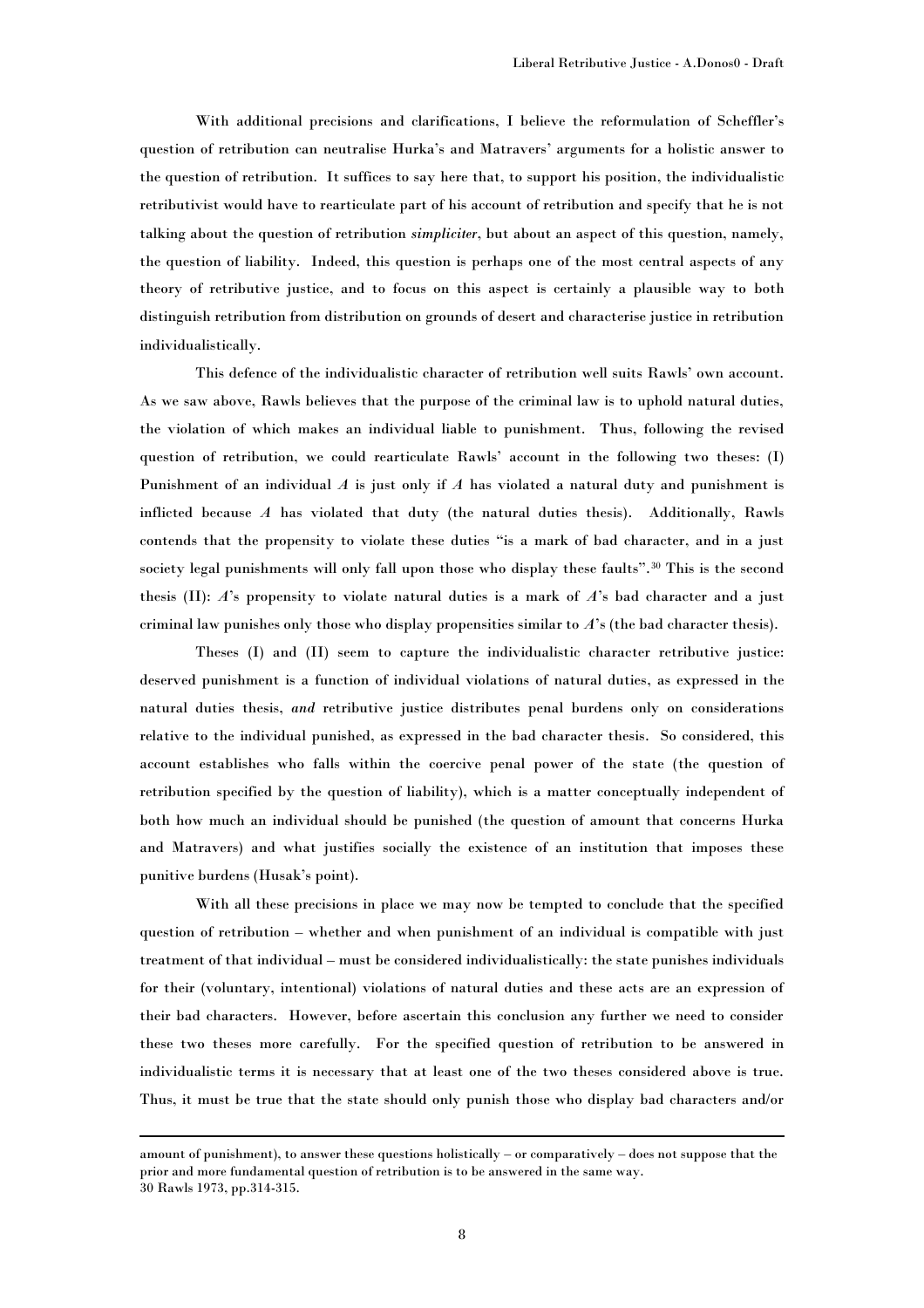that the state punishes the violation of natural duties. Let us consider each of these claims in turns.

The bad character thesis is that the violation of natural duties – the duties to be upheld by the criminal law – is a mark of individuals" bad character and that in a well-ordered society punishment will only be imposed on those individuals who present these faults. If true, this would count as a satisfactory defence of individualistic retribution: bad character is an individual trait and punishments would be imposed and justified by virtue of that individual trait only. However, the bad character thesis is difficult to defend. In a just society punishment is meted out irrespective of the character of those who violate natural duties, and individuals violate natural duties irrespective of the character they have. Thus, Mary may break into Paul"s house out of considerations that have nothing to do with bad character. She might be desperate for money or food, but Mary"s despair is independent of the character she has.

The bad character theorist could respond that being disposed to break into houses when desperate for money or food is the mark of bad character, so that Mary is rightly punished because her action is an expression of her bad character. I find this response difficult to undermine, mainly because it seems to be unfalsifiable: a case of criminal wrongdoing can always be described as a result of the offender"s bad character. However, this response is also difficult to maintain. First, because it is dangerously close to the idea that the criminal law should punish people for the characters they have. Second, if the bad character thesis is true, it follows that wrongful conduct that is not the result of bad character must be left beyond the pale of the criminal law. For example, if during a non-culpable shift in character Mary assaults her neighbour, the bad character theorist must claim that she cannot be the subject of legitimate punishment because that action is out of Mary"s character. Moreover, since performing certain actions for the first and only time can hardly be the expression of a bad character, it follows that on occasions many actions normally considered criminal must not be responded to with punishment because the wrongdoer could offer as a defence that her isolated action cannot be shown to be the expression of a bad character. These are unpalatable consequences for any theory of the criminal law. The state ought to punish a wrongdoer even if her conduct is not the result of a bad character; bad character may be, but need not be, part of the adequate description of those who violate natural duties.<sup>31</sup>

It is the first thesis – the violation of natural duties thesis – that offers a more substantive and promising ground for the individualistic character of retribution. As was seen above, this thesis establishes that "the purpose of the criminal law is to uphold basic natural duties, those which forbid us to injure other persons in their life and limb, or to deprive them of their liberty and

<sup>31</sup> Defending this position Michael Moore says that it is "choice to do evil on a particular occasion that makes a person morally responsible for any wrong that flows from such a choice, *irrespective of whether such choice expresses bad character or not*" (Moore, M. (1993) *Act and Crime*. Oxford: Clarendon, p.51, my emphasis). For a defence of the bad character theory see Tadros, V. (2005). *Criminal Responsibility*. Oxford: Oxford University Press. But see Alan Brudner"s critique in Brudner, A. (2009) *Punishment and Freedom*. Oxford: Oxford University Press at pp.64-70.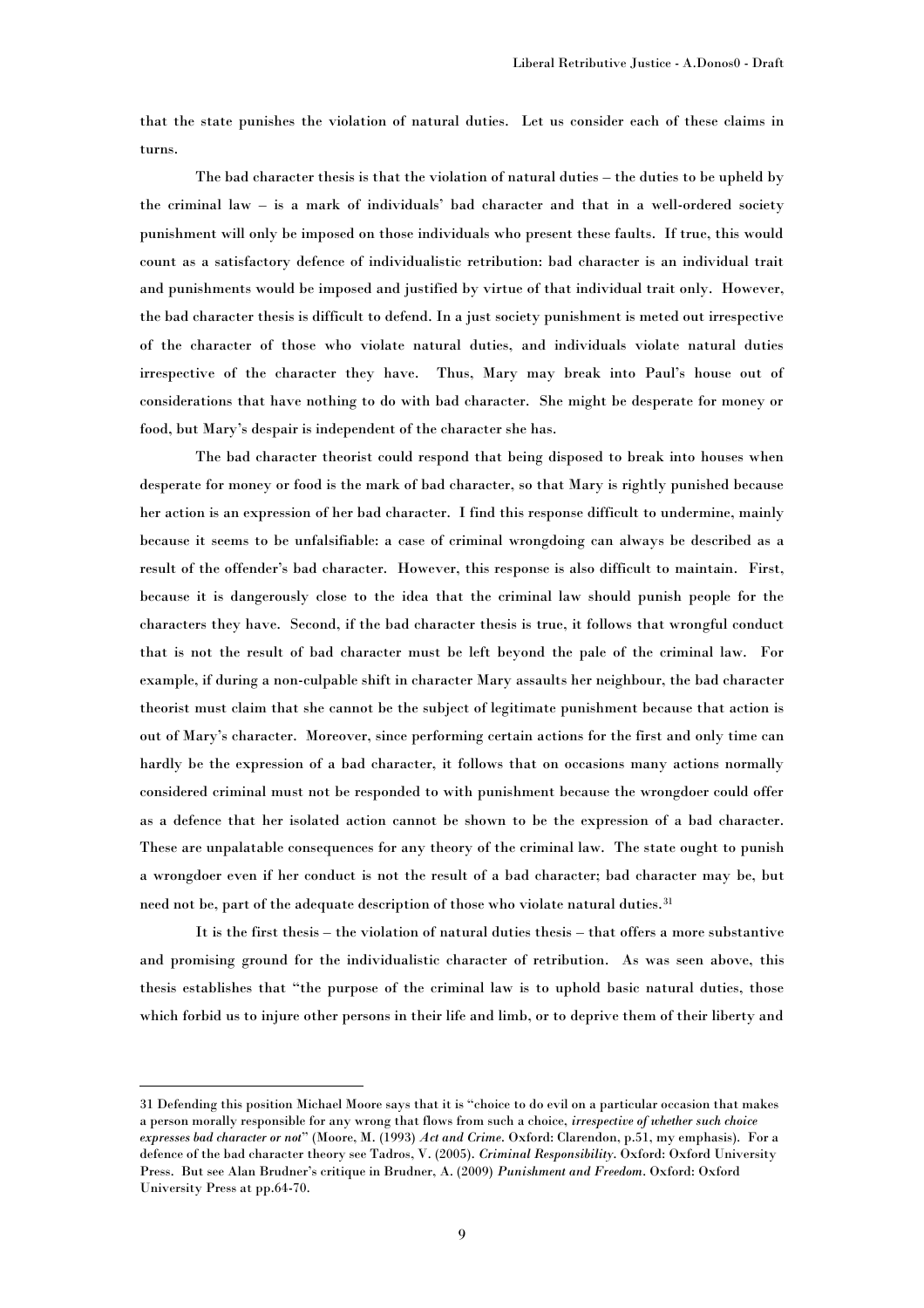property, and punishments are to serve this end".<sup>32</sup> Because natural duties are, arguably, preinstitutional and context-independent, and because determining the violation of a natural duty is something that does not require comparative considerations of justice, the truth of this second thesis seems to provide enough support for individualistic retributivism. But, does it?

## **4. Back to Holistic Retributivism**

In what follows, I would like to contest the idea that the natural duties thesis provides support for individualistic retributivism. Thus, this argument is not meant to deny the truth of the natural duties thesis (even though I am not fully convinced about it), but to resist the view that this thesis makes us endorse individualistic retributivism. On the contrary, I will argue, this thesis should make us endorse a holistic conception of retributivist justice. If successful, my analysis should count strongly against the individualistic position; it would mean not only that the just amount of punishment (the question of amount) but also the just imposition of punishment (the question of liability) must be determined holistically. To be sure, the argument to come does not try to resist the truth of the claim that the purpose of the criminal law is to uphold basic natural duties and that punishment is to serve this end. Instead, my aim is to show that even if this claim is true, this truth does not make us endorse individualistic retributivism. More substantively, my proposal is that in a modern liberal democracy this claim should make us endorse holistic retributivism.

In order to pursue my argument in this and the following sections I shall respond to two intermingled questions: (i) is the purpose of the criminal law to uphold natural duties? And (ii), can the criminal law uphold these natural duties without adopting a holistic stand?

Since my position does not take issue with the role of the criminal law as being defined in terms of natural duties, I will respond the first question affirmatively and accept that the purpose of the criminal law is to uphold natural duties. However, in so answering, something else needs to be noted. In affirming that the criminal law is to uphold natural duties, we are required to consider, at the very least, the notion of *malum in se*. *Mala in se* offences – offences that prohibit an action whose wrongness is recognised independently of the existence of a penal law sanctioning it – relate to natural duties in the sense that committing an offence of this type involves the violation of a moral obligation that binds us even if our action was committed in circumstances in which that legal offence did not exist. This means that committing a *malum in se* offence entails the violation of a natural duty.

However, although the criminal law must punish actions that match our best understandings of *mala in se* offences, we are well advised to maintain that the criminal law of modern liberal democracies is to punish wrongs of all sorts, not only *mala in se* actions. Additionally, and *pace* strong penal moralism, we are also well advised to maintain that the criminal law of liberal pluralist democracies is not to criminalise and punish every inherent evil that exists. In other words, we have good reasons not to punish every *malum in se* action that

<sup>32</sup> Rawls 1971, p.314.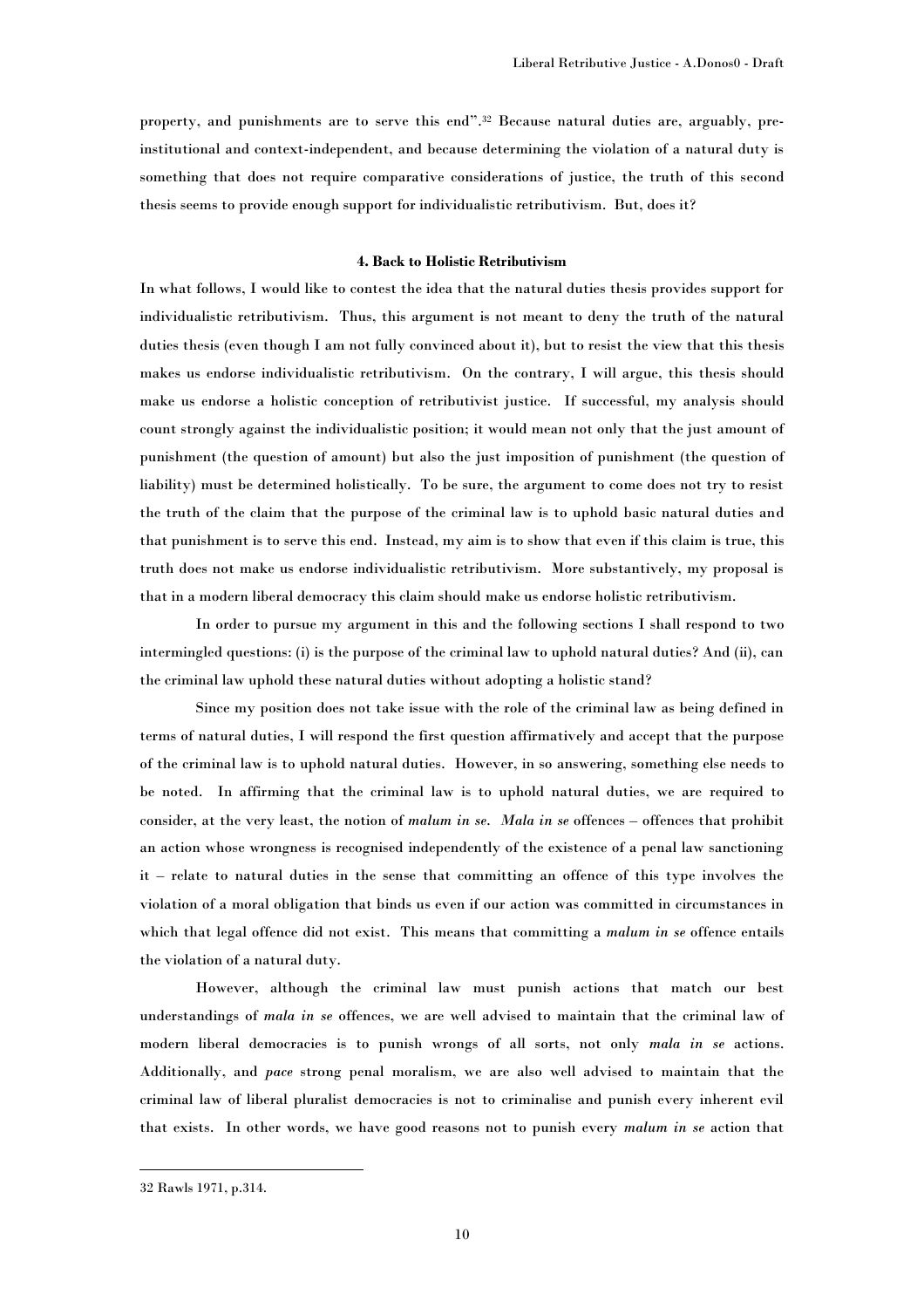could count as a *malum in se* offence, and thus we have good reasons not to criminalise and punish unfaithful husbands/wives, un-trustable friends, or extramarital intercourse, actions that under some reasonable ascriptions are intrinsically wrong.

Perhaps, Rawls meant neither that the only purpose of the criminal law is to punish *mala in se* nor that its purpose is to punish all intrinsic wrongs. Perhaps, what Rawls meant was that, at a minimum, the role of the criminal law is to punish wrongs of the relevant type that provide good (conclusive?) reasons for criminalisation. This is a plausible alternative. However, for this rejoinder to succeed, we would have to fill gaps and draw some lines. At the very least, we would need to complete our account of wrongdoings by providing the normative limits that separate wrongs of the relevant type from wrongs of the non-relevant type. This is the minimum necessary task to achieve a general account of justified punishment that is consistent with the natural duties thesis.

Unfortunately, Rawls does not undertake this task (why would he?) and nor are these distinctions clear in our systems of penal law (judges or legislators criminalise, and have the power to criminalise, almost whatever they think fit).<sup>33</sup> Of course, that Rawls does not engage in this analytical task and that legislators and judges do not create or apply the law by resorting to this distinction does not mean that establishing these limits is impossible. In effect, I will argue that insofar as we adopt a holistic approach to the specified question of retribution we can obtain a normatively adequate account of the wrongs that have to be responded to by the criminal law *and* we can make consistent punishment with just treatment. More precisely, and this I defend in the next section, in order to distinguish wrongs that are the proper concern of the criminal law from wrongs that are not we cannot adopt a merely individualistic approach. If this is correct, it cannot be maintained that the natural duties to be upheld in the retributive sphere are pre-institutional *and* that all the binding force of these duties is the product of principles independent of the circumstantial and complex realities of the state and its citizens. This suggests that the second question – can the criminal law uphold these natural duties without adopting a holistic stand? – calls for a negative answer.

#### **5. Retributive Justice and Public Reason**

So far I have suggested that in order to provide adequate limits to the expression of natural duties in the criminal law we must adopt a holistic approach to the question of retribution. In this section I elaborate on this point and argue that in a liberal theory of retribution this approach can be well captured by the ideal of public reason.<sup>34</sup> This is a holistic conception of public legitimacy at the basis of our best understanding of liberal democratic institutions.

<sup>33</sup> For a recent account of this problem see Husak, D. (2008). *Overcriminalization. The Limits of the Criminal Law.* New York: Oxford University Press.

<sup>34</sup> Rawls, J. (1993a). *Political Liberalism*. New York: Columbia University Press. See also Rawls, J. (1993b). The Domain of the Political and Overlapping Consensus. In D. Copp, J. Hampton, & J. Roemer (Eds.), *The Idea of Democracy* (pp. 245-269). New York: Cambridge University Press. And Rawls, J. (1999) The Idea of Public Reason Revisited. In *The Law of Peoples* (pp. 129-180). Cambridge, MA: Harvard University Press.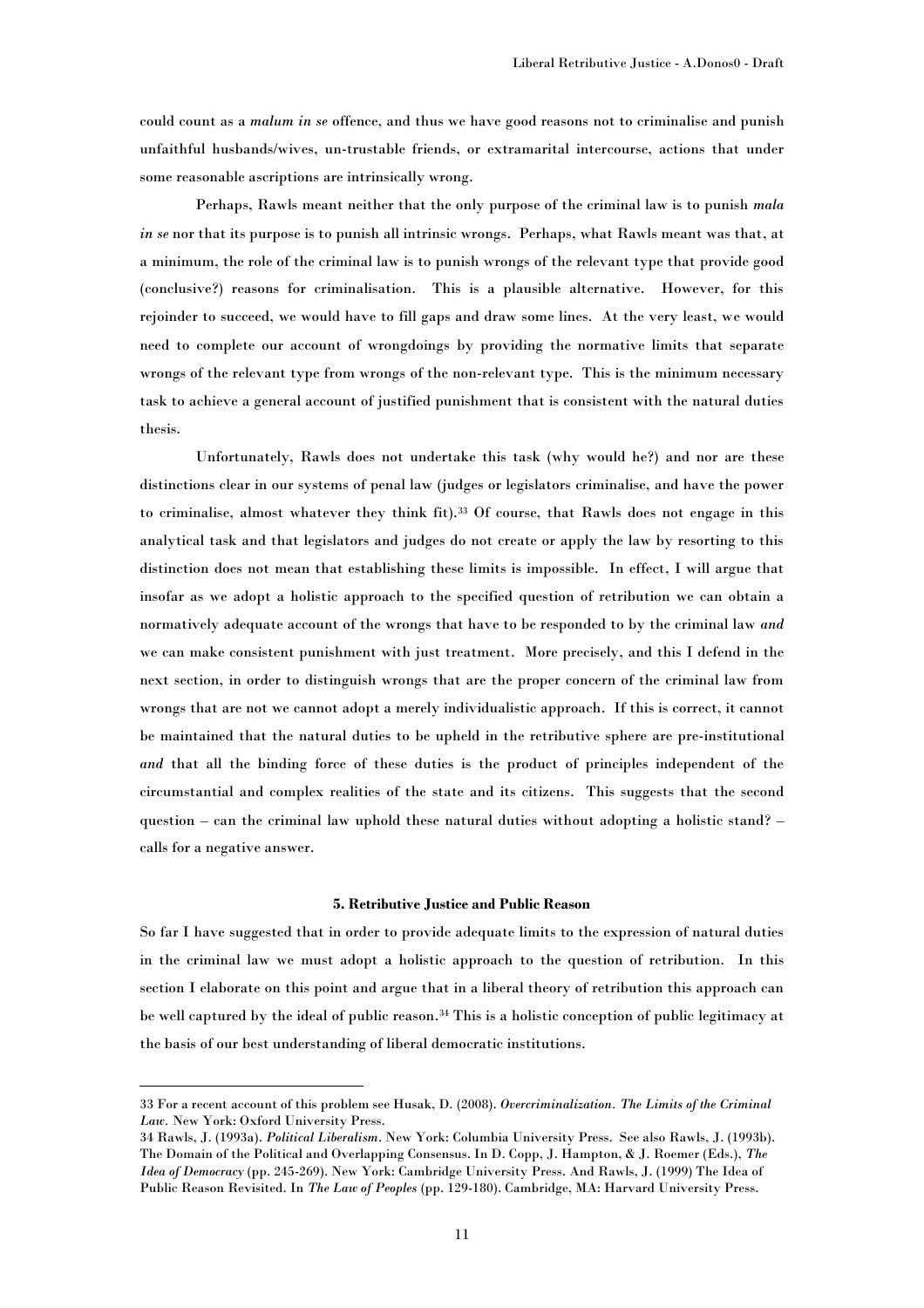According to the ideal of public reason, citizens (including legislators, judges, officials, voters, offenders and non-offenders) "should be ready to explain the basis of their actions to one another in terms each could reasonably expect that others might endorse as consistent with their freedom and equality".<sup>35</sup> So understood, public reasons are reasons sensitive to the reasons of others. More precisely, they are reasons sensitive to those reasons that satisfy public reasonableness and that, in good faith, can be affirmed by all members of the political community. In this sense, public reason is a holistic ideal. It is holistic because the outcome of public reasoning cannot be established only by reference to the reasons of isolated individuals; the legitimate result of a process of public reason depends on whether the public reasons of each reasonable member of the political community have been taken seriously. Put differently, an individual"s legitimate public reasons vary according to (and therefore, depends on) the set of public reasons held by his or her fellow citizens. This idea of mutual dependence amongst the public reasons of members of the political community makes the ideal of public reason holistic in a sense that resembles the holism that guided the discussion on distributive justice above. In contrast, non-public reasons, or unilateral reasons, or reasons that simply silence other reasons, are distant from this ideal and involve a simplistic way of approaching public matters. Given that public reason requires a complex consideration (assessment, comparison, balance) of various reasons in order to achieve a common ground for public action, we must grant the holistic character of this way of reasoning.

It is also important to emphasise that this ideal is a crucial aspect of our conception of legitimacy of state action in modern liberal democracies. In effect, public reason is necessary for any conception of justice that may legitimately be affirmed in a liberal democracy. Charles Larmore puts this nicely when he affirms that "[t]he conception of justice by which we live is then a conception we endorse, not for the different reasons we may each discover, and not simply for reasons we happen to share, but instead for reasons that count for us because we can affirm them together. This spirit of reciprocity is the foundation of a democratic society".<sup>36</sup> Thus, it is not only that an individualistic approach to public action is simplistic; such an approach is also wrong. By extension, the enforcement of the criminal law – that is, the enforcement of coercive penal practices and principles – on grounds different from public reason amounts to the illegitimate imposition of the coercive power of the state.

Since a liberal theory of retributive justice is most likely a theory of the criminal law in a liberal democratic society, the ideal of public reason has much to tell us about legitimacy in the retributive sphere. However, from this conclusion (that public reason is holistic and at the basis of the legitimacy of state action) it does not immediately follow that the specified question of retribution must be addressed holistically. To ground holistic retributivism in public reason we must explain how this ideal provides sufficient support for the holistic character of retribution. In order to attempt such an explanation, I would like to defend the view that in order to determine

<sup>35</sup> Ibid, p.218.

<sup>36</sup> Larmore, C. (2003). Public Reason. In S. Freeman (Ed.), *The Cambridge Companion to Rawls* (pp. 368-393). Cambridge: Cambridge University Press, at p.368.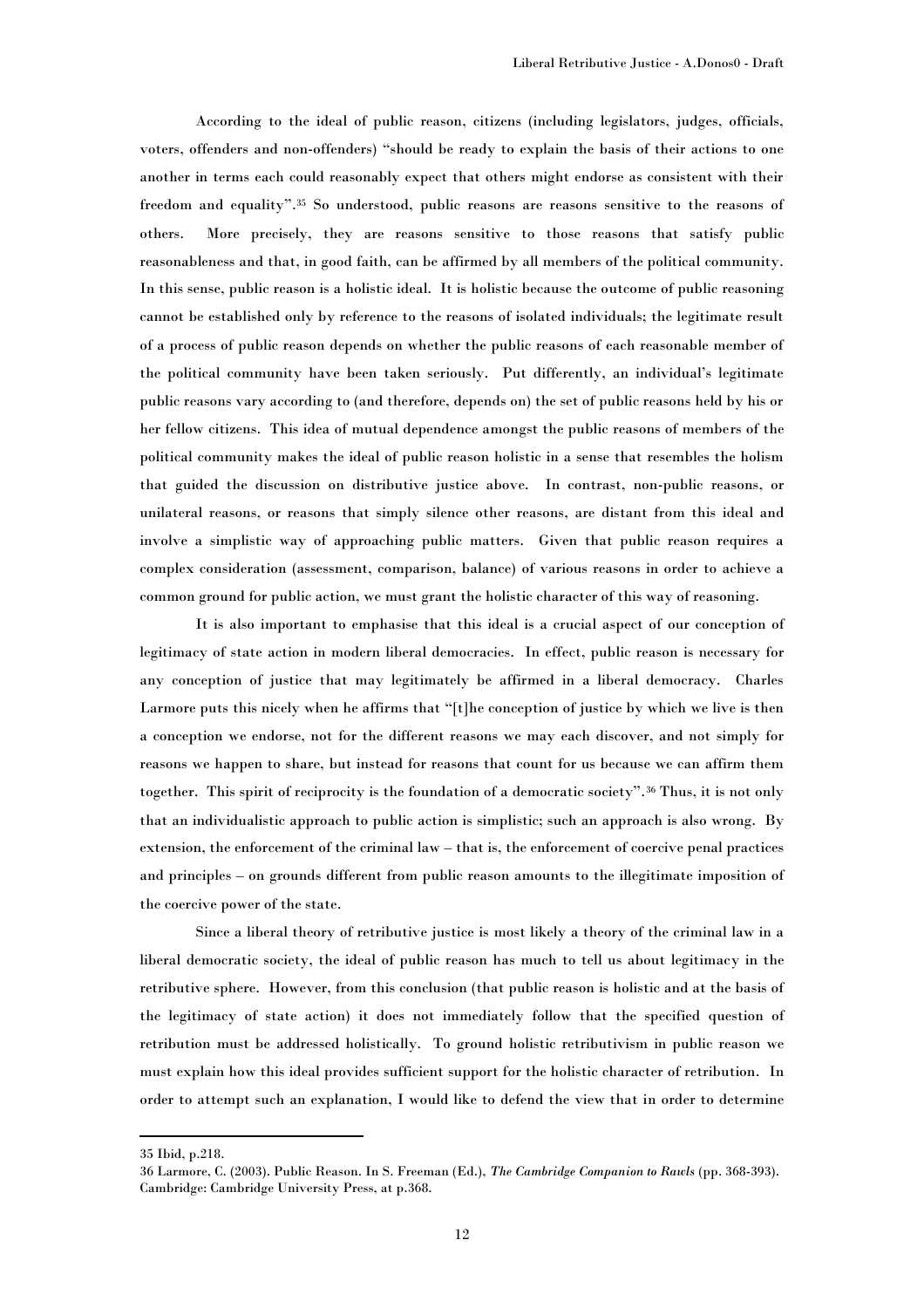what type of natural duty the criminal law is meant to uphold, and what the scope and limits of these duties are, we need to move from punishment to criminalisation and appeal to a public justification of penal statutes the violation of which is responded to with penal burdens.<sup>37</sup> As I shall argue below, public reason  $-$  a holistic way of reasoning  $-$  is a plausible way to provide this justification.

Punishment involves treating the subject of punishment in ways that we would normally judge inadmissible. Thus, punishing an individual *A* requires a strong justification. In addition, this justification cannot be offered without a more complete description of the question of liability. To justify punishment we cannot only ask "who may be punished?" without assuming a series of other constitutive parts of the punitive practice. In other words, we cannot understand, let alone justify, punishment without conceiving it as a practice integrally constituted by additional elements. Punishment as it should be is always part of something else. An element of our common understanding of this practice is that punishment supposes an agent"s action – the action of the agent that is responded to with hard treatment.<sup>38</sup> This understanding provides us with a more adequate account of the question of liability. We do not only ask "who may be punished?", but 'who may be punished for what?' Thus, what requires a strong justification is the practice of punishing someone for an action. In what follows, I argue that a necessary ingredient of this justification depends on the legitimacy of penal statutes. More precisely, I defend the idea that such a degree of justification can be fulfilled if we appeal to the holistic ideal of public reason in order to legitimate those norms the violation of which is to be responded with punishment.

The ideal of public reason in retributive justice means that punishing an individual *A* for action  $\phi$  is a legitimate state practice only if punishing an individual for  $\phi$  can be justified to *A* and to *A*"s fellow citizens (assuming all are reasonable). In this context, *A* and *A*"s fellow citizens are conceived of as reasonable individuals capable of reciprocity and mutual cooperation. Because public reasons are reasons sensitive to the reasons of the other members of the political community, and because public reason is at the basis of the legitimacy of state practices, then we are allowed to conclude that punishment is legitimate only if it is grounded in a holistic type of reasoning, such as public reason. Society's punishment of an individual for action  $\phi$  is a legitimate imposition of state power on that individual only if such an imposition results from a process of (holistic) public reason that includes that individual and her or his fellow citizens.

In this account, the question of legitimacy in punishment directs us to the question of legitimacy in criminalisation. This is a step required by the revised version of the question of

<sup>37</sup> This move expresses part of the comprehensive understanding of retributive justice stated in the first paragraph of this article. Because the criminal law is a *system* of retributive justice, to understand the practice of punishment as the culmination of a whole system of coercion, which includes, among others, the criminalisation of conduct, should not be seen as a too contentious move (more on this shortly). In effect, Rawls treatment of retributive justice in *A Theory of Justice* seems to approve this move. He not only refers to punishment, but to the criminal law and the duties it must uphold (presumably) through the criminalisation of conduct.

<sup>38</sup> As I say, this is only *an* aspect of our common understanding about punishment. At the very least, we should also include a series of elements relative to *mens rea.*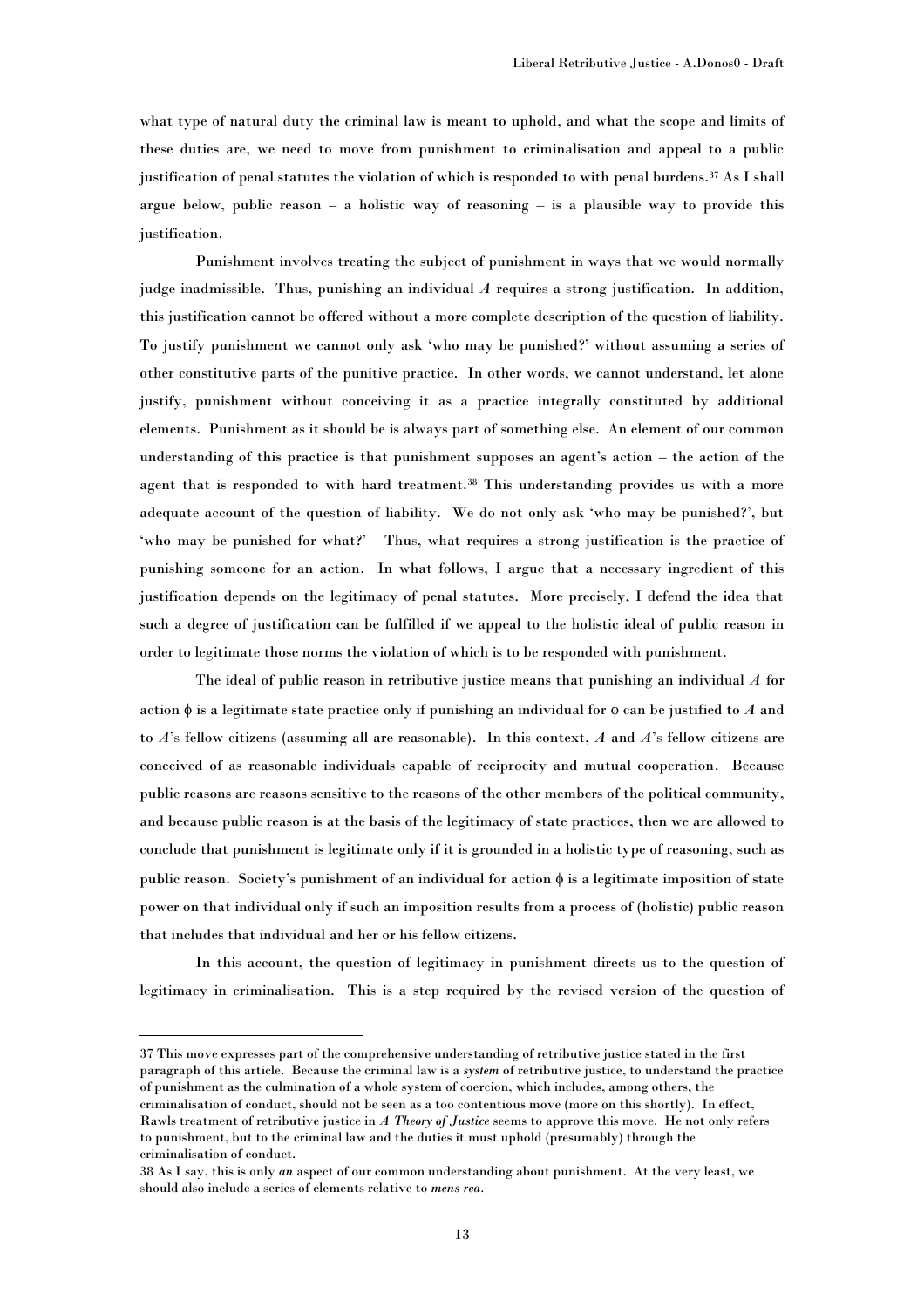retribution – the question of liability – considered above. What results from all of this is a much more determined question of retribution. This question is concerned not only with the practice of punishment and the infliction of punishment upon an individual, but also with the infliction of punishment upon a specific individual for a specific action. When the question of retribution is understood in this fashion, the justification of punishment cannot be adequately articulated without considering at the same time the question of the legitimacy of criminalisation.

Although it is true that the separation of punishment and criminalisation has analytical value as a way to make conceptual distinctions and differentiate the various stages of the whole criminal justice process, when the question that concerns us is the justice of the imposition of punishment upon an individual, this separation is misleading. According to what we could call a principle of integrity in retributive justice, punishment for  $\phi$  is legitimate only if criminalisation of  $\phi$  is legitimate. What follows from this principle of integrity is that punishment of *A* for conduct  $\phi$ is compatible with just treatment of *A* only if criminalisation of conduct  $\phi$  is legitimate to *A*. A central aim of criminalisation is punishment, and legitimate criminalisation is a *sine qua non* of just punishment. Thus, on pain of depicting our systems of retribution in a too artificial fashion and at odds with the principle of integrity in retributive justice, we must concede that the possibility of just punishment is inseparable from legitimate criminalisation.<sup>39</sup>

In conclusion, in a liberal democracy the imposition of state punishment upon an individual is legitimate only if this individual has committed a crime as defined by authoritative criminalisation. Since in a liberal democracy legitimate criminalisation ought to be the result of public reason, the legitimacy of a society's punishment of an offender  $A$  for  $\phi$  must be articulated holistically. That is, articulated by a process whose legitimate outcome depends on whether the reasons of each reasonable member of the political community have been taken seriously. Returning to the violation of natural duties thesis, this analysis leads us to the following conclusion: punishment of *A* is just only if *A* has violated a rule that, through public reason, society (which includes *A*) has deemed it expresses natural duties of the relevant type and adequate scope, and the violation of which, again through public reason, society has deemed it needs to be responded to with state punishment. Thus, whether and when punishment of an individual is compatible with just treatment of that individual is a question that must be addressed holistically.

#### **6. Clarifications and Objections**

The conclusions of the previous section follow only if we understand legitimacy in criminalisation as a necessary condition of justice in punishment. Thus, in consistency with the principle of integrity in retributive justice, I accept that it can be the case that unjust punishment may be the product of legitimate criminalisation (as when the state sentences an individual to 30 years of

<sup>39</sup> In maintaining that the criminal law is to uphold natural duties and that punishment is to serve this end, Rawls – who provides the theoretical framework for the individualistic analysis – realises well that there is a strong normative connection between criminalisation and punishment. It is this connection that my account aims to underline.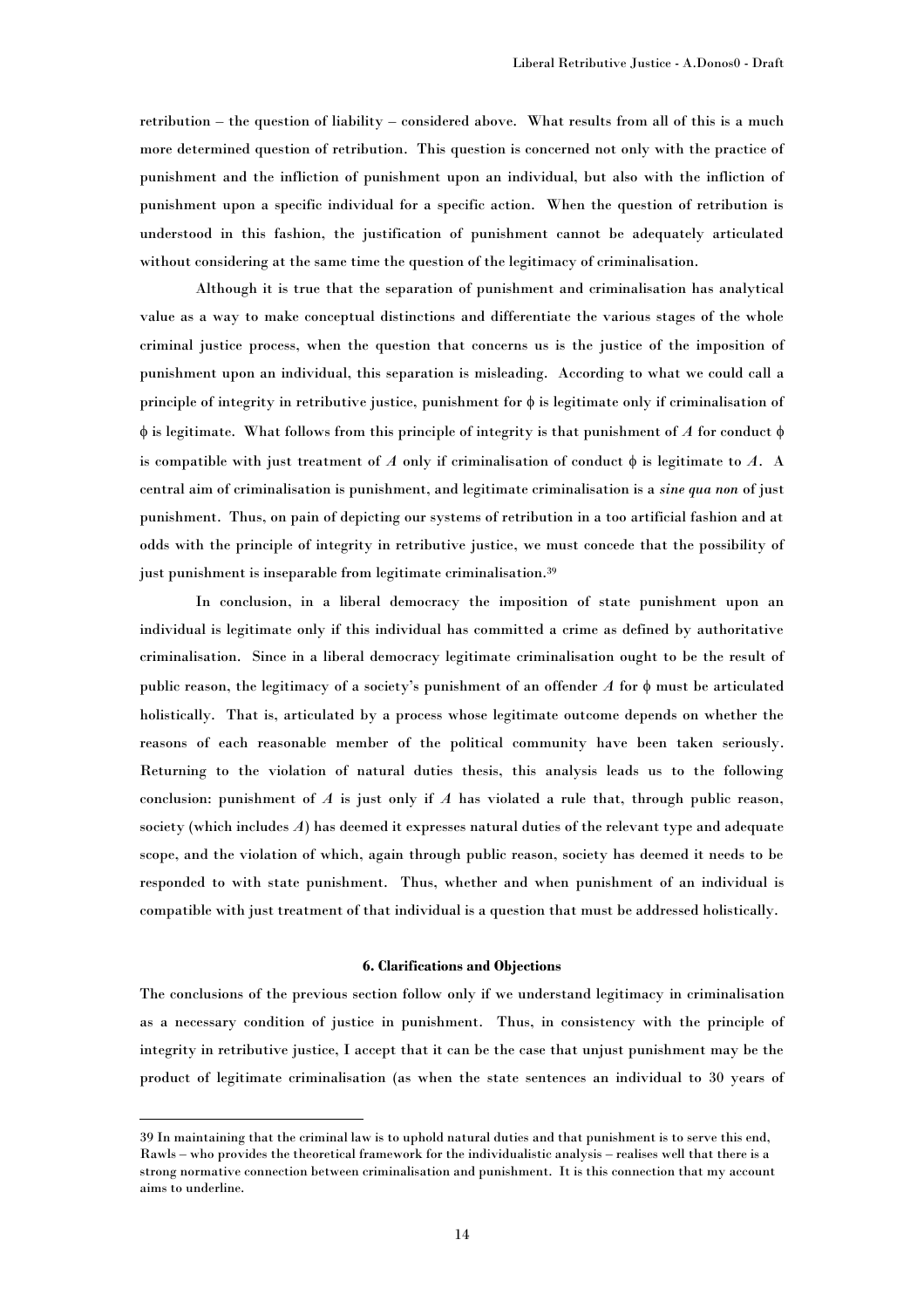forced work for bike theft), but I deny that it can be the case that illegitimate criminalisation may give rise to just punishment. In this regard, it is important to remember that my focus is on retribution understood as a state practice. Thus, I do not consider whether it is possible to have just punishment through illegitimate means, for instance, in cases of retaliation. Similarly, I do not consider cases in which legitimate criminalisation has been achieved through illegitimate means, as happens when legislators deceive others in order to advance reasonable statutes. I am agnostic to these possibilities here. It must also be emphasised that my argument for a holistic approach to criminalisation does not deny that theories of criminalisation may have goals that are independent of a process of public reasoning. Deterrence is perhaps the most obvious of those aims.<sup>40</sup> Rather, what my account denies is that within a liberal democracy the content and scope of deterrence can be determined in non-holistic terms.

Because I am suggesting that legitimate criminalisation is only necessary for just punishment, my proposal could be accused of triviality. My critic could say that of course legitimate criminalisation is necessary for just punishment (as much as legitimate pre-trail and trial arrangements), but this does not say anything interesting about the conditions of just punishment. I object to this criticism because, at least in a liberal democracy, just treatment of a reasonable individual must be consistent with (and partly depends on) the ability of this individual (and her fellow citizens) to tell a reasonable story about the treatment meted out to her by the state. She needs to be able to understand the infliction of punishment as a legitimate state practice grounded, necessarily but not uniquely, in legitimate penal laws that bind her and all her fellow citizens. The principle of integrity in retribution captures this idea by requiring that retribution ought to be conceived of as a comprehensive system, the justice of which depends necessarily on the legitimacy of its different parts. Moreover, even if this still says too little about the conditions of just punishment, this judgment does not touch my central claim here, that is, that because there is not just punishment without legitimate criminalisation, just punishment depends necessarily on holistic considerations.

Another avenue of objection is that I have presented natural duties in a revisionist way, at odds with the context-independent character they have. Without denying this aspect of natural duties, I believe that a non-revisionist account of these duties is perfectly compatible with my argument. This is because granting the existence of natural duties does not mean that we know what these duties and/or their normative limits are. Besides, we may also be uncertain about why the retributive sphere is responsive to only some of those duties and uncertain about why this sphere should be responsive to this set of duties instead of another. Under these circumstances of epistemic limitation and uncertainty, public reasoning in criminalisation – the outcome of which is

<sup>40</sup> It has been pointed to me that it is unclear why deterrence would be a consideration independent of public reasoning. Surely, any sensible public debate conducted in public reasons will include a discussion that considers the importance of deterrence. I certainly agree with this. My point here is rather to offer a response to someone who may believe that the criminal law – as a matter of conceptual definition – must have deterrence as one of its aims. If this belief is true, then it makes sense to say that deterrence is a goal for the criminal law independent of public reasoning.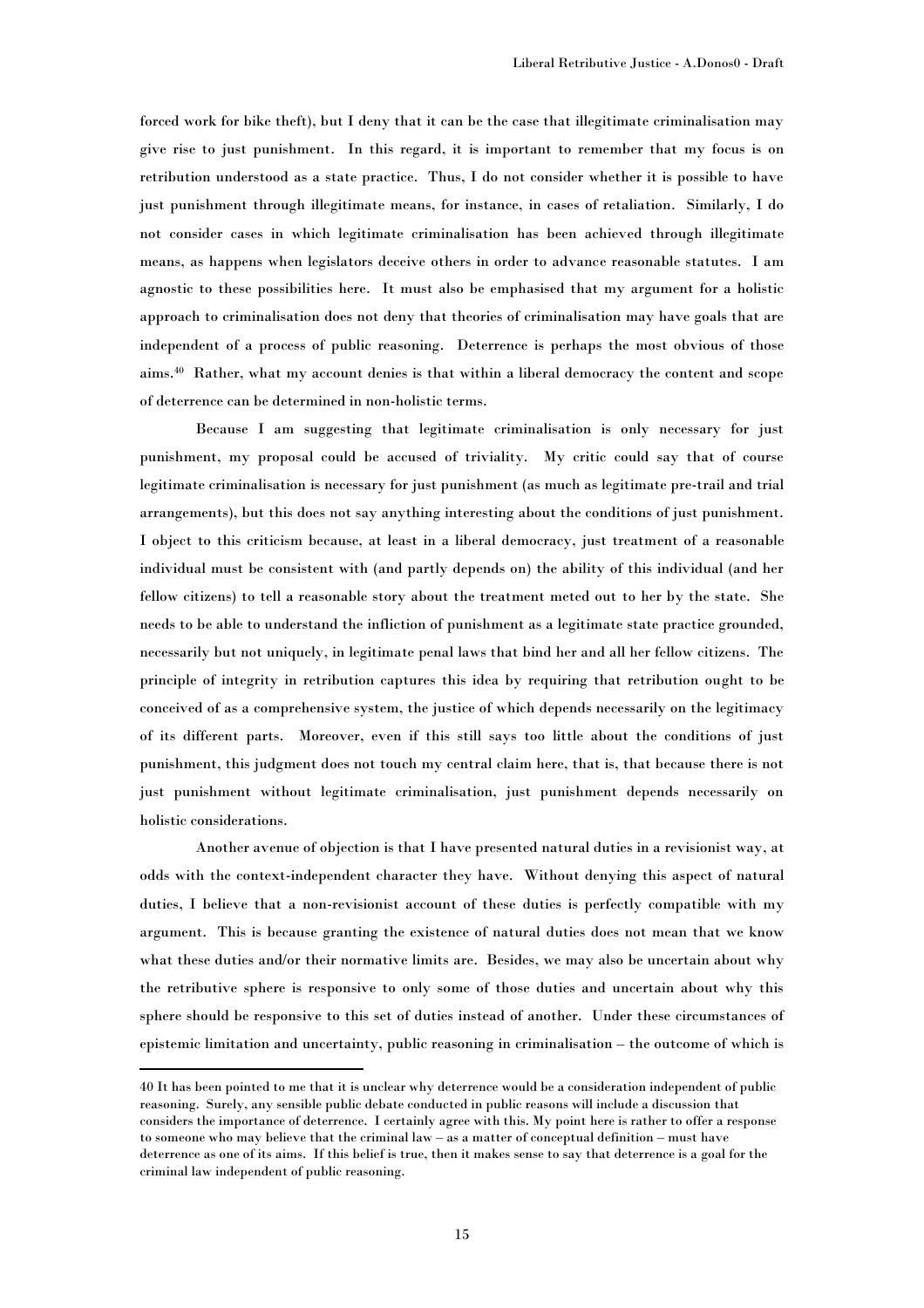ultimately expressed in the punishment of an offender for his offence – is required to support, and provide legitimacy to, any account of natural duties that is to be expressed in the criminal law of a liberal democracy.

This response opens a new avenue to my critic. My argument assumes that we have a limited and insufficient knowledge about the natural duties that are relevant to the criminal law. But, the objection goes, what if we know what those natural duties are? In effect, Rawls seems to know that, at least, to injure other persons in their life and limb, or deprive them of their liberty and property, are natural duties that should be part of any plausible account of the wrongs to be punished by the criminal law and, therefore, of any plausible system of criminalisation. The idea that pre-institutional duties and rights can be translated straightforwardly into spheres of public policy is not uncommon. Joseph Raz, for example, in denying the existence of a general obligation to obey the law, asks us to "[c]onsider [..] the law of defamation. Assuming that it is what it should be, it does no more than incorporate into law a moral right existing independently of the law. The duty to compensate the defamed person is itself a moral duty".<sup>41</sup> For Raz, the law of defamation is simply enforcing a moral duty that we have an obligation to obey with or without a law of defamation having being enacted. The law is simply acting as a "centre of power which makes it possible to enforce natural duties".<sup>42</sup> These cases illustrate the idea that when we know that such and such is a natural duty of the relevant type, this knowledge is sufficient, all things considered, to include legitimately that duty into the law"s corpus.<sup>43</sup> If this is correct, my claim that the question of retribution is to be thought of holistically loses bite, as it would only apply to those cases characterised by uncertainty and where there are epistemic limitations concerning the natural duties that are relevant to the criminal law.

However, we need to be cautious with respect to this type of reasoning. Whatever they are, natural duties are not criminal statutes. Natural duties may well be expressed in, or enforced through, criminal statutes, but they are distinguishable from criminal statutes. This distinction is important and should be maintained. It suggests that there is a difference to be kept between preinstitutional principles and duties, on the one hand, and state practices and policies, on the other. Within the context of state practices and policies, the imposition of punishment on an individual cannot be made legitimate, uniquely, by resorting to an abstract natural duty (how much do I need to injure another person in his limb to be criminally liable? Does all injury in the life of another count as a violation of a natural duty? What counts as a violation of the duty not to defame others?). As I will argue, this way of grounding legitimacy must be resisted because the generality

<sup>41</sup> Raz, J. (1986). *The Morality of Freedom.* Oxford: Oxford University Press, p.103.

<sup>42</sup> Raz 1986, p.103.

<sup>43</sup> Of course, Raz"s task is of a different nature, and in this place I am not trying to convey any thoughts on his arguments about the authority of the law and our obligations to obey it. I am simply illustrating the thought that natural duties can be incorporated directly into the law, without further adjustment or consideration. To go further in this qualification: elsewhere, Raz has offered an argument that seems to support an analysis along lines similar to what I offer here. See Raz, J. (1998). "On the Authority and Interpretation of Constitutions." In *Constitutionalism: Philosophical Foundations*, ed. Larry Alexander. Cambridge: Cambridge University Press.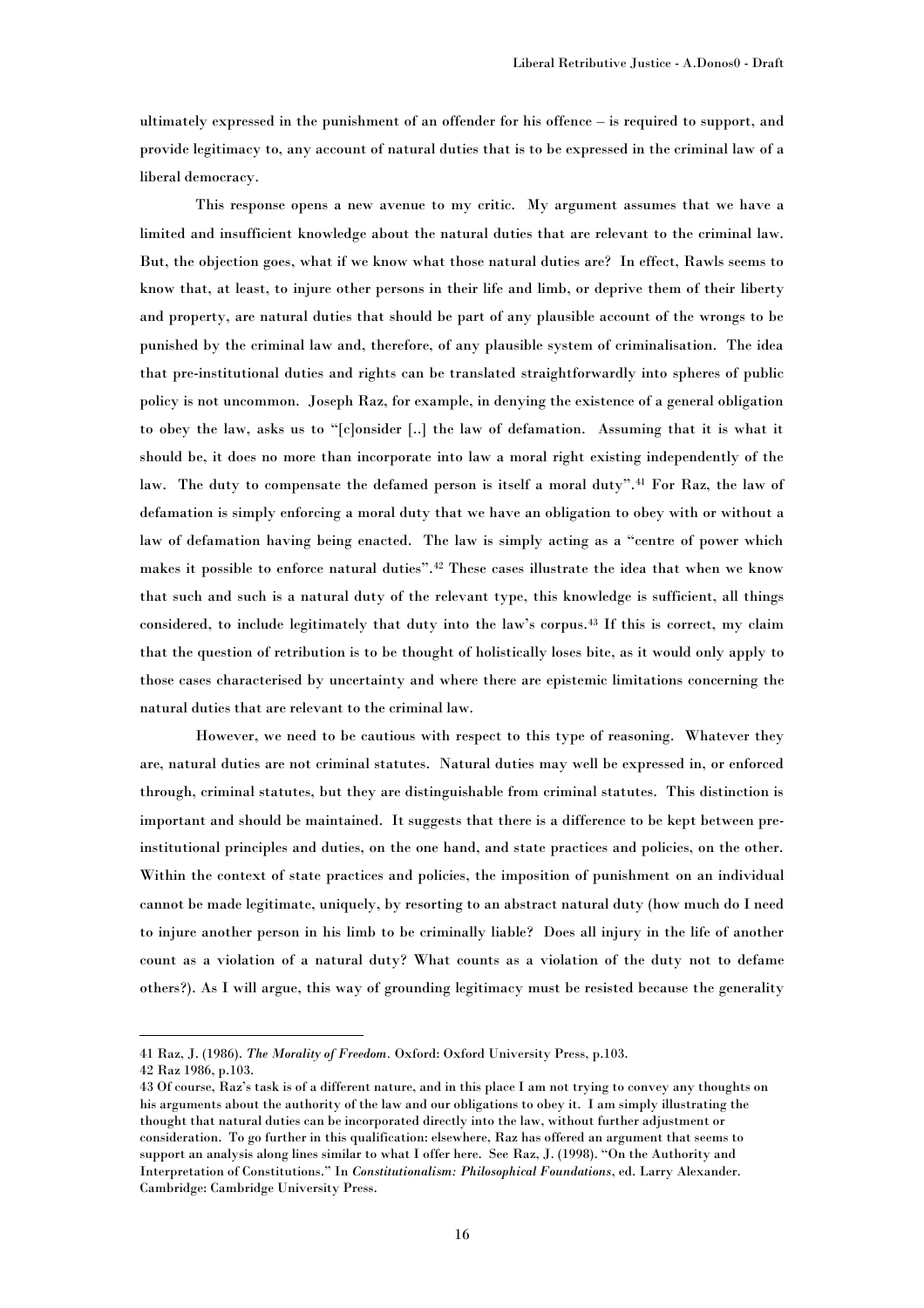and indeterminacy of natural duties raise serious difficulties about the workability of the enforcement of these duties through the criminal law.

As I have noted, in a liberal democracy penal statutes must gain legitimacy in the eyes of those who are subject to its rule. Connected to the legitimacy of penal legislation is the idea of workability of these enforcements. The workability of a penal command is necessary for its legitimacy, and the workability of this command is, importantly, a function of its determinacy. Given circumstances of conflict and disagreement about fundamental issues, the degree of determinacy required for the workability of duties in the public sphere is more demanding than (or at least, different from) what it is required in more abstract ethical domains. This means that for natural duties to do their job in the retributive sphere we need more than merely to identify the natural duties that are to be upheld by our penal statutes.<sup>44</sup> We need to *re-present* these duties in the law through adequate mechanisms of public justification. My claim here is different from the idea that many of us would not respect natural duties but for the existence of a generally effective penal system that gives us prudential reasons for doing so. Rather, the claim is that to be workable, penal norms must meet a degree of specificity that is more demanding than the generality and abstraction characteristic of natural duties. In a modern liberal democracy we need institutions that reflect and express these duties in a way that is workable and appealing to all those who are subject to the coercive power of the criminal law. <sup>45</sup> Public reason is a way to achieve this.

To see this more clearly, consider how a central aspect of one of the duties mentioned by Rawls, the duty not to injure others in their life and limb, is incorporated in the American Model Penal Code (MPC).<sup>46</sup> According to the MPC, bodily injury "means physical pain, illness or any impairment of physical condition", and ""serious bodily injury" means bodily injury which creates a substantial risk of death or which causes serious, permanent disfigurement, or protracted loss or impairment of the function of any bodily member or organ" (MPC 210.0 [2], [3]). In the hypothetical jurisdiction of the MPC, this definition of bodily injury and serious bodily injury would determine the *actus reus* necessary to establish whether and when an individual can be legitimately punished for simple assault, aggravated assault, and reckless endangerment (actions presumably covered by Rawls" duty not to injure others in their life and limb). Although these different categories can be understood as expressing various degrees of seriousness of a given conduct (which relate to the question of the amount of punishment to be dispensed for that conduct), they also establish with greater precision the content and normative limits of the duty not to injure others in their life and limb (which relate to the question of liability – who ought to be

<sup>44</sup> I do not take the premise of this argument to be too controversial. The following paragraph defends it through an illustration.

<sup>45</sup> A consequence of this argument is that the criminal law of a complex liberal democracy may have to adopt a minimalist form. In my doctoral thesis I have defended a model of the criminal law and criminalisation of this sort.

<sup>46</sup> Of course, my claim is not that the MPC is an expression of holistic reasoning, because it is not. Instead, I am using the MPC to illustrate the type of determinations and clarifications that may be required for a penal code to make statutes workable in a complex liberal democracy.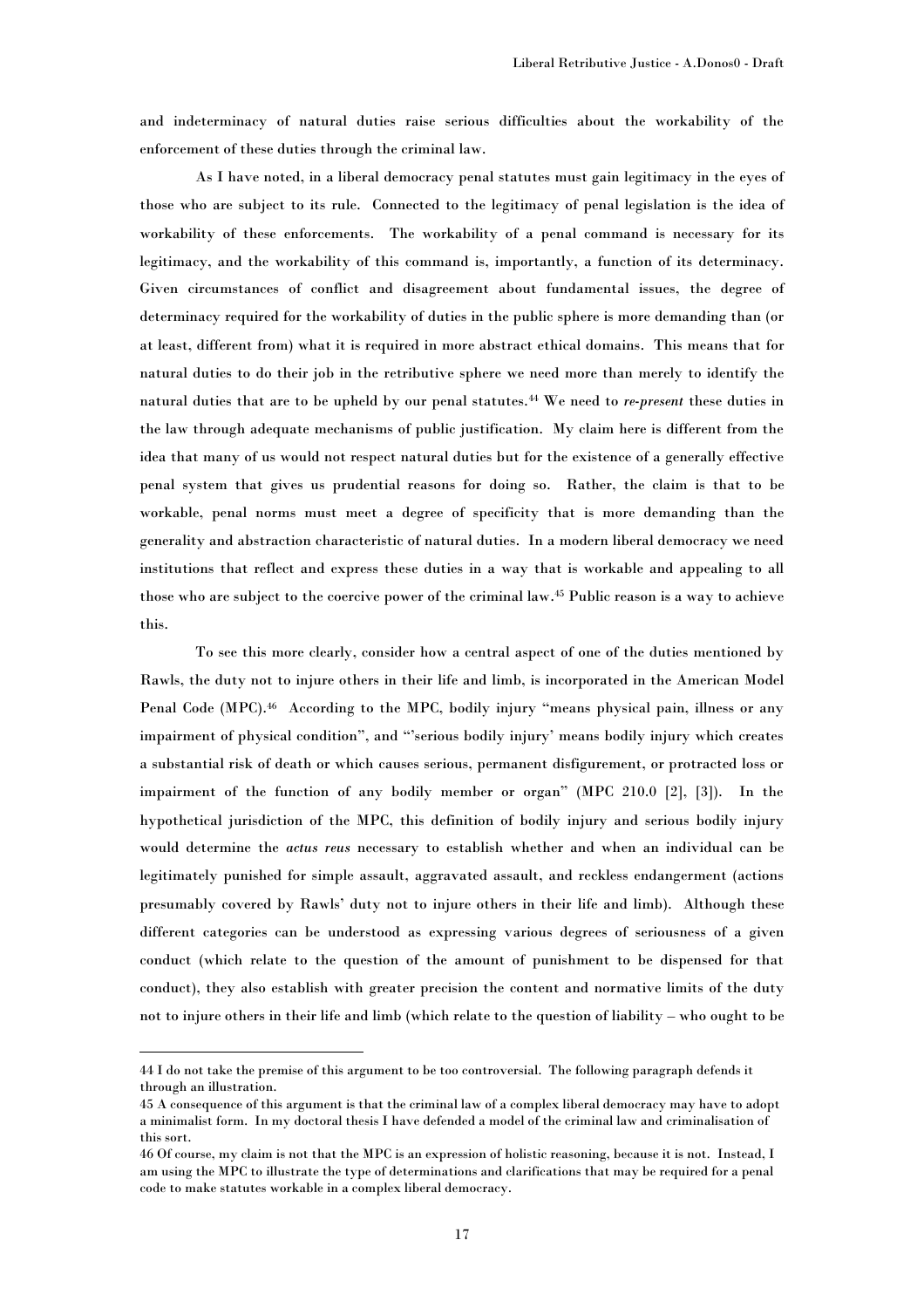held liable for what). In this sense, the way the MPC re-presents the natural duty not to injure others in their life and limbs, because of its degree of determinacy, separates itself importantly from Rawls" original natural duty. For the reasons presented above, this duty, although prior and fundamental, cannot do the job demanded by retributive justice in a liberal democracy. To make this duty workable in the retributive sphere we need something like the determinacy provided by the definitions in the MPC. In a liberal democracy – and this is my central claim – this determination gains legitimacy only if achieved through holistic public reason.

In conclusion, my proposal does not need to be understood as implying a radical revision of natural duties. These duties may well be immutable, context-independent and pre-institutional, but from this it does not follow that the criminal statutes that are to enforce and protect these duties are similarly immutable, context independent, and so. What I have argued is that within the context of modern liberal democracies, and given the abstract and general character of natural duties, these duties need to be recognised and specified publicly and reasonably in the law by legislators and judges in the name of all the citizens of the polity. It is only through this holistic articulation of the retributive sphere that the allocation of burdens through the criminal law can be made compatible with just treatment of individuals.

# **7. Conclusion**

In this article I have argued that the question of whether and when punishment of an individual is compatible with just treatment must be treated holistically. This conclusion should be taken seriously by any liberal theory of retributive justice. More precisely, liberal theories of this sort would have to articulate most, if not all, different stages of the criminal law system in holistic terms. Thus, it is not only that the question of whether and when state punishment of an individual is compatible with just treatment must be approached holistically, but also that criminalisation, sentencing, and the existence and enforcement of the criminal system as a whole must be considered in a similar fashion. This is not to say that a liberal theory of retributive justice would not include some individualistic features, but that this theory, its most central aspects, cannot be fully articulated in non-holistic terms.

My arguments here have remained mute about the plausibility of the asymmetry of desert and, more importantly, about many of the possible consequences of a holistic conception of retributivism. Instead, I have defended the idea that, in a liberal democracy, a theory of retributive justice that does not respond to the most important questions of retribution in holistic terms ought not to be considered a just retributive model. A liberal theory of retributive justice must be consistent with a holistic account of the retributive sphere.

**Acknowledgments**: Thanks to Peter Chau, Alejandro Chehtman, John Charney and Matt Matravers for very helpful comments and suggestions.